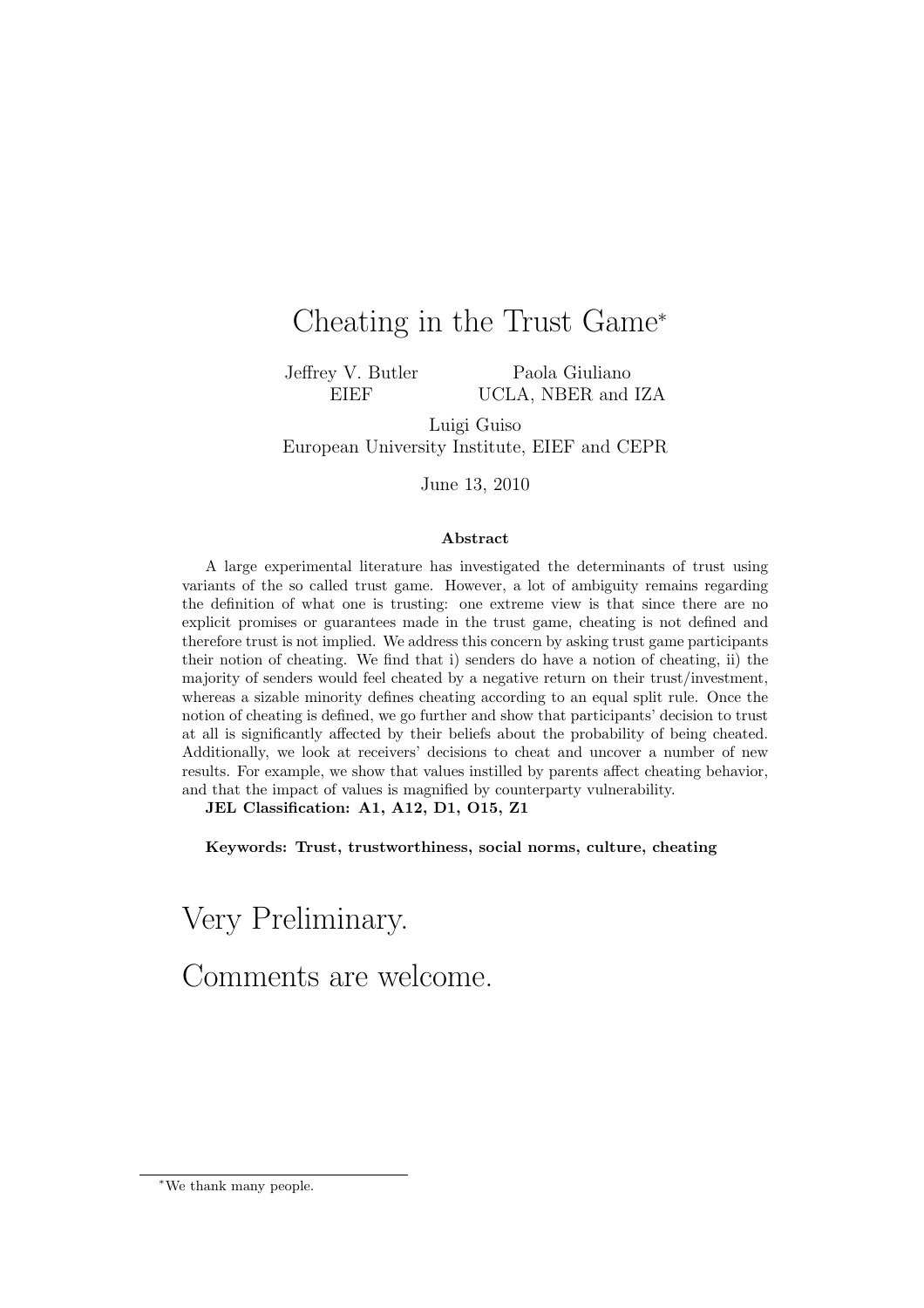### 1 Introduction

A large experimental literature has investigated the determinants of trust using variations of the so-called trust game<sup>1</sup>. The trust game is a sequential-moves game of perfect information involving two players: a "sender" and a "receiver." The sender moves first by deciding whether to send some, all or none of a fixed endowment to the receiver. Any positive amount sent is multiplied by a certain amount by the experimenter. The receiver moves second and decides whether to return some, all or none of this (multiplied) amount to the sender. Sending a positive amount is often interpreted as an expression of *trust*, since receivers cannot commit to return any particular sum. Returning a positive amount is typically referred to as trustworthiness, since receivers' pecuniary incentives dictate returning nothing (see Berg, Dickhaut and McCabe, 1995).

Despite the popularity of the trust game<sup>2</sup>, a lot of ambiguity still remains regarding the definition of what one is trusting. Is the sender trusting the receiver to return at least what he sent? Or is he trusting the receiver to send back a good chunk of the surplus that is created by the act of trusting?<sup>3</sup> A common concern is that because receivers neither make any promise nor enter into any explicit agreement specifying what they should do with their windfall, there is no scope for senders to feel cheated by receivers' actions and hence no role for trust in the trust game at  $all<sup>4</sup>$ .

In this paper we contribute to the trust game debate by asking whether participants have a notion of "cheating" even when no explicit promise is made and whether this notion affects their behavior in the trust game. A positive answer reassures that trust in the trust game does indeed capture what one is trying to measure: the sender's "....intention to accept vulnerability based upon positive expectations of the intentions or behavior of others" using the definition justified in Rousseau et. al. (1998).

Toward this end we ask senders in the trust game about the threshold of money returned by the receiver below which they would feel cheated. We ask this for each possible amount

<sup>&</sup>lt;sup>1</sup>The trust game literature is too large and spans too many disciplines to be summarized here, but for an excellent review see Camerer (2003) and the references therein.

<sup>&</sup>lt;sup>2</sup>Berg et al. (1995) is among the top 1% of research items (by number of citations) on RePec and Google scholar lists over 1400 citations.

<sup>&</sup>lt;sup>3</sup>The response in Berg et al.  $(1995)$ —"trust in reciprocity," where reciprocity is defined by a positive return on investment—fares surprisingly poorly at reassuring doubts.

<sup>&</sup>lt;sup>4</sup>This needs not be a damning critique as, for instance, we can feel cheated by a taxi driver who takes a long route even when we have not agreed beforehand that the shortest route is the goal.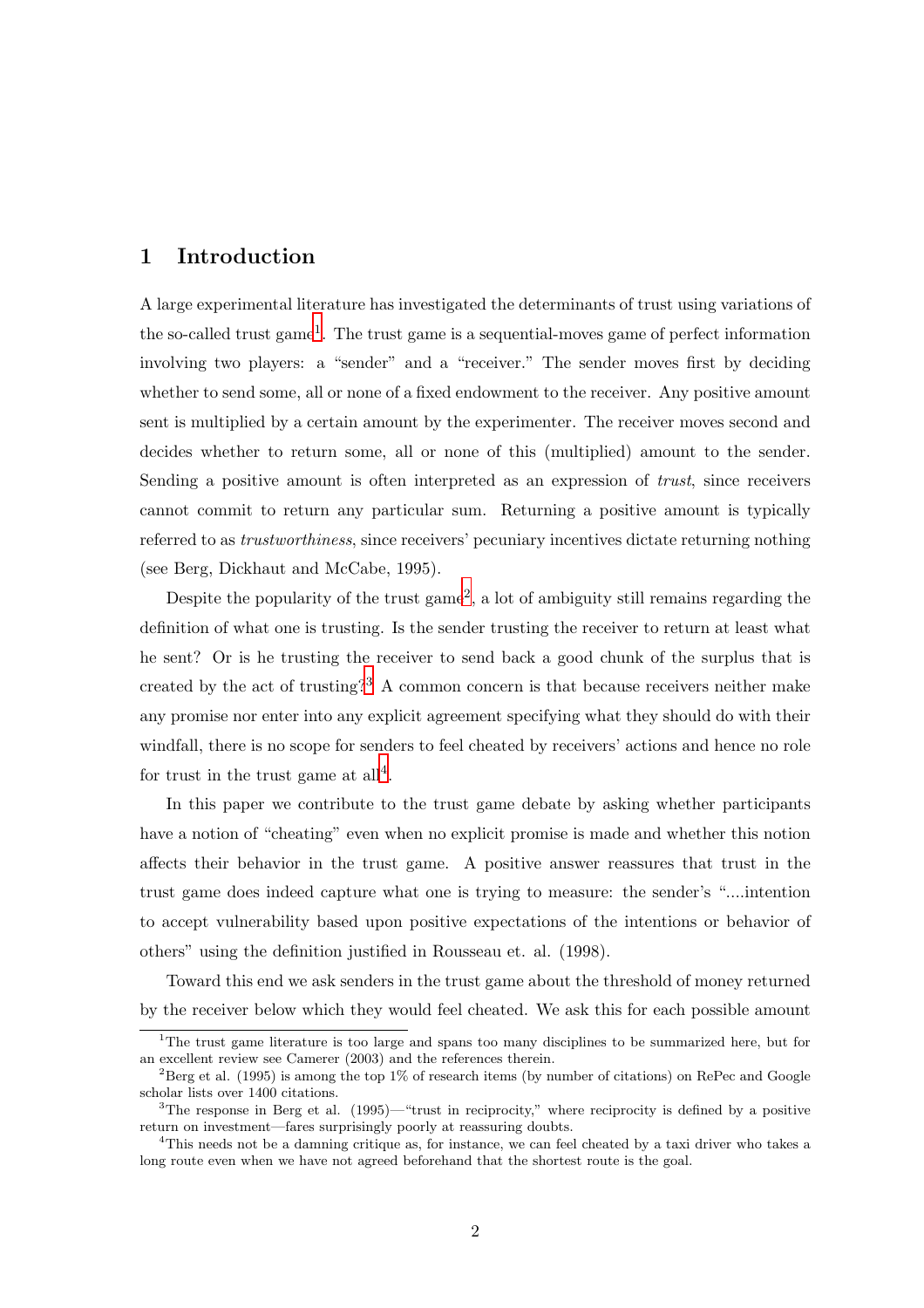they could send. To avoid this elicitation mechanically affecting their behavior in the game we ask this after they have played the trust game but before they know any outcome. Our data suggest that respondents have a clear notion of cheating even when the receiver makes no explicit promise: the vast majority of senders would feel cheated by a negative return on their trust/investment.<sup>5</sup> Interestingly, within this group, a sizable minority of participants—around one third—have a more demanding notion based on an equal split rule: they would feel cheated by a return amount that is less than half of the total money their counterparts control.<sup>6</sup>

The fact that participants in the trust game have a notion of what cheating behavior is does not necessarily prove that trust is affected by it. To move a step in this direction we also elicit senders' beliefs about the proportion of cheaters in the (experimental) population, where cheating is defined according to their notion. We find that beliefs about this proportion—a measure of the subjective probability of being cheated—do have a strong impact on senders' behavior. Those who hold a higher probability of being cheated are more likely to send no money at all. To the best of our knowledge, this is the first paper directly examining the relationship between behavior in the trust game and participants' own notion of cheating.

Once a notion of cheating is obtained we can study how it affects receivers' behavior. First, we find that receivers' estimates of senders' notions of cheating strongly affect how much receivers return. This suggests that receivers consider whether or not senders will feel cheated when deciding how much money to return. Second, since we can define whether receivers decisions entail cheating, we can study what restrains their cheating and who is more prone to cheating. We uncover interesting results: the values participants' parents emphasized during their upbringing affect receivers' cheating decisions. Instilled values of fairness and altruism matter for the highest trust levels (high amounts sent)—where receivers are given the most discretion in determining their pairs' outcomes. For the lowest level of trust (low amounts sent), however, where receivers have minimal discretion and, in particular, always earn less than their counterpart, none of these values has a statistically significant impact.

<sup>&</sup>lt;sup>5</sup>This is true even for low send amounts, implying the otherwise-puzzling phenomenon of senders effectively demanding high percentage returns on small investments, and low percentage returns on large investments.

<sup>&</sup>lt;sup>6</sup>Such an equal split rule makes sense since trust game receivers essentially face a dictator game situation, and a widely-accepted norm of behavior in dictator games is to divide money equally.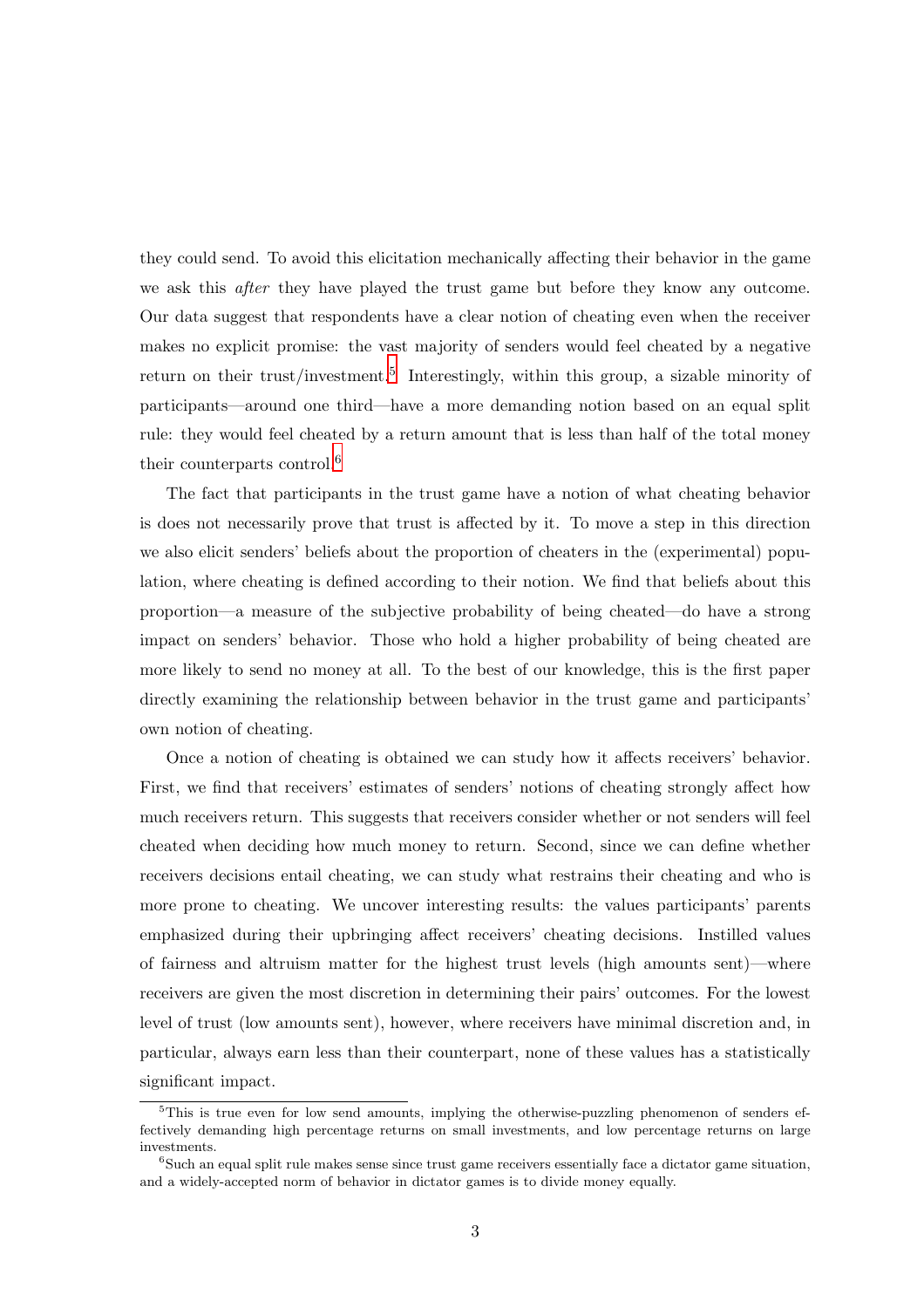All together, our experimental results suggest that the trust game unambiguously involves trust once senders' personal normative standards are taken into account. We find that the vast majority of these personal cheating definitions entail (at least) a positive return on investment. Senders' behavior is strongly affected by their definition of cheating. For receivers' behavior, instilled values are significant predictors of cheating behavior for high levels of trust.

Our contribution is related to at least two recent strands of literature. First, it links well with the recent debate about the meaning of trust in the trust game started by Glaeser et. (2000) and expanded by Cox (2004), Bohnet and Zeckhauser (2004), Toldra et. al (2007) and Fehr (2009). The focus of these papers is on what trust behavior in the game measures, whether preferences or beliefs; our focus is different and concerns whether observed trust behavior actually reflects people's expectations of cheating even when what is cheating is left unspecified.

Second, our results contribute to the more general debate over how non-pecuniary preferences affect behavior and where these preferences come from. Receivers in the trust game face a stark trade-off between their pecuniary preferences and moral behavior. Focusing on the relationship between receivers' behavior and their beliefs about what constitutes cheating lends support to the view put forward by Gneezy (2005): moral preferences are affected by the magnitude of damage that immorality inflicts on others.<sup>7</sup> Our paper however complements and extends Gneezy's analysis in two ways. First, we show that the moral forces at work in Gneezy's data operate outside of the context of deception as there is no communication nor unambiguous moral standards in our trust game. We still find that receivers' cheating decisions are affected by the extent of their counterparts' vulnerability as in Gneezy (one could have expected this extra "moral wiggle room" to lessen the impact of morality on behavior). Our analysis also moves a step forward to inquire why people act this way and identifies the reason as the values instilled by one's parents. Finally, our results are consistent with Charness and Dufwenberg (2006) where aversion to guilt constrains cheating in binary trust games. While they examine guilt through the analysis of second order beliefs—receivers' beliefs about senders beliefs about what receivers' will

<sup>7</sup>Many popular and intuitive models of moral preferences are inconsistent with this pattern in behavior. For an elaboration of the inconsistencies, see Gneezy (2005). As but the most obvious example, notice that fixed-cost-of-immorality models imply that increasing the benefit of immorality increases immorality irrespective of damage to others which is at odds with observed patterns in behavior in both our experiment and in Gneezy's experiments.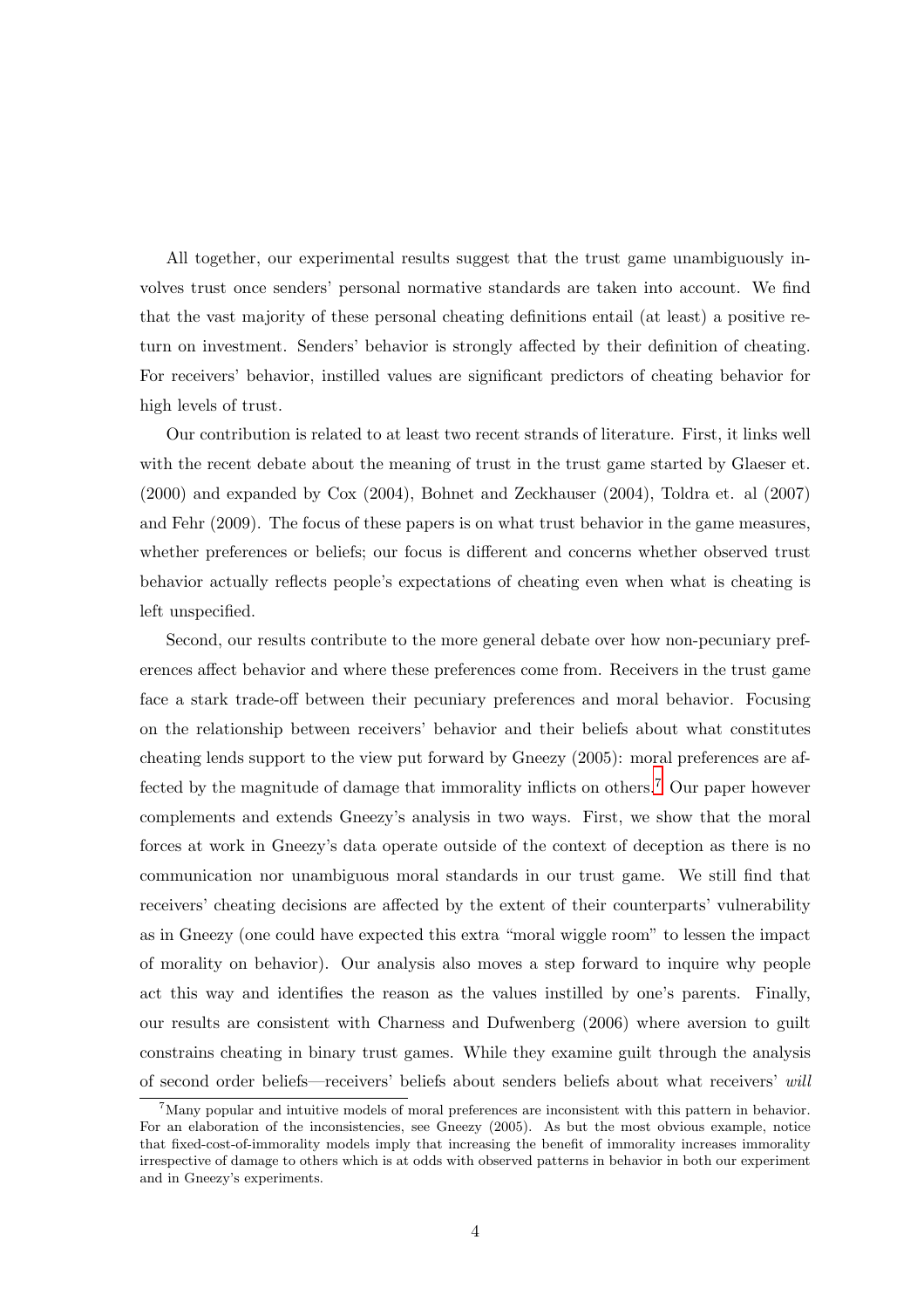do—we examine how participants' first-order beliefs about others' personal definitions of cheating affect behavior. While we collect both first- and second-order beliefs, we find the effect of first-order beliefs to be consistently larger than second-order beliefs.<sup>8</sup>

The remainder of the paper proceeds as follows: Section 2 details the experimental design; Section 3 presents the results; Section 4 puts them in perspective; the final section provides concluding remarks.

### 2 Experimental Design

The study involved a total of 122 participants, recruited at LUISS Guido Carli University in Rome, Italy. Sessions were conducted on-line to provide anonymity between subjects and to minimize experimenter/demand effects.

Participants played a mostly-standard trust game (instructions in the appendix). The game involves two roles: sender and receiver. Each sender is endowed with 10.5 euros and chooses whether to keep this endowment, or send a positive amount to their randomlychosen anonymous receiver. Sending a positive amount costs 0.50 euros. Upon paying this fee, a sender can send any positive integer amount to the receiver. This amount is increased according to a concave "production" function before reaching the receiver.<sup>9</sup> Finally, the receiver decides to return some, all, or none of this increased amount to the sender.

Participants were randomly paired and within each pair one participant was assigned the role of sender while the other was assigned the role of receiver. Participants' strategies were collected using the strategy method: before discovering which role they were assigned, participants submitted a complete contingent strategy for each role. Each participant specified how much they would send in the role of senders, and, for each possible amount they could receive, how much they would return in the role of receivers. The order in which

<sup>&</sup>lt;sup>8</sup>We do not report the results using second-order beliefs for brevity and because we also find that these two measures are highly correlated. Notice that this need not be the case, because second-order beliefs are receivers' beliefs about senders beliefs about how much will be returned by receivers, rather than how much should be returned by senders. The latter can be thought of as necessarily including a moral component, while this is not a necessary component of the former. The fact that they are related suggests that senders believe receivers will act morally. However, we realize that the difference in the estimated magnitudes of the effects of first- and second-order beliefs could be due to our elicitation procedure so we do not read too much into the estimated differences, and for this reason also omit the results on second-order beliefs.

<sup>&</sup>lt;sup>9</sup>If the sender sends S euros, the receiver receives  $8S^{0.5}$  euros. Since the sender can send only integer amounts, the possible amounts a receiver could receive are:  $f(1) = 8.05, f(2) = 11.30, f(3) = 13.85, f(4) =$ 16.05,  $f(5) = 17.90$ ,  $f(6) = 19.60$ ,  $f(7) = 21.20$ ,  $f(8) = 22.65$ ,  $f(9) = 24.05$ ,  $f(10) = 25.30$ . This production function was presented to participants as a table to facilitate comprehension.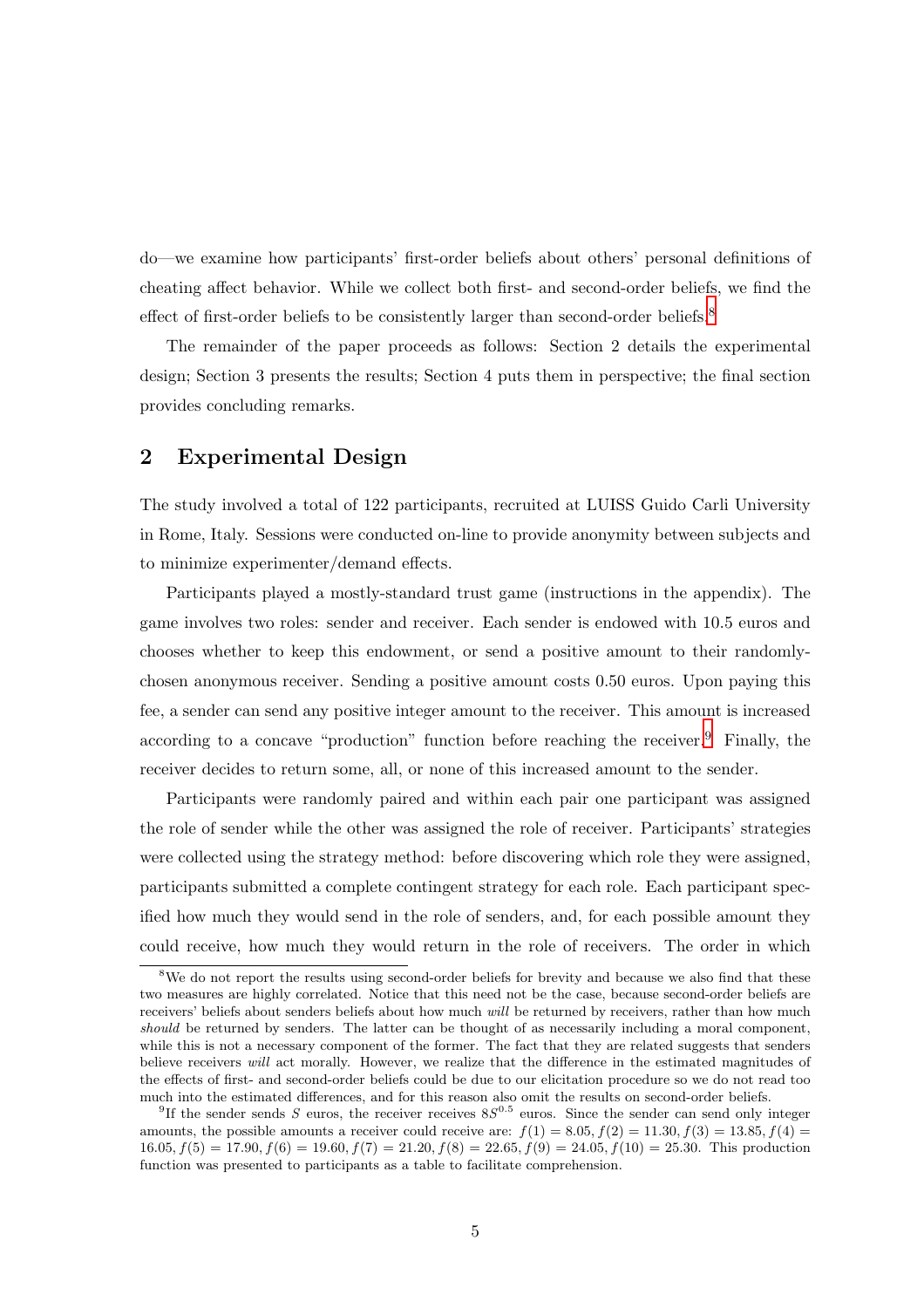participants submitted their strategies—whether first for sender, then for receiver or first for receiver and then for sender—was randomized. Additionally, to make each receiver's decision feel as real as possible participants' receiver strategies were elicited with a series of ten separate screens. Each of these screens asked only one question: "if the sender sends S euros and you therefore receive  $f(S)$  euros, how much will you return?" For each separate screen, S was replaced with exactly one of the 10 possible amounts a sender could send  $(S \in \{1, \ldots, 10\})$ , and  $f(S)$  was replaced with the corresponding value from the trust production function  $(f(S) \in \{8.05, \ldots, 25.30\})$ . The order in which receivers faced their ten separate decisions was randomly predetermined but the same for all participants.<sup>10</sup> This maintains comparability across observations without inducing any undue consistency in receiver strategies.

To investigate the role played by cheating in the trust game, we adopt a broad definition of trust constructed from an interdisciplinary review of the trust literature by Rousseau, et al. (1998):

"Trust is a psychological state comprising the intention to accept vulnerability based upon positive expectations of the intentions or behavior of others."

The key phrase, "positive expectations," indicates that the presence of trust depends on individuals' conceptions of the normative standard by which behavior is judged. In this light, the normative standard suggested in Berg et al. (1995) would be a weakly positive return on investment<sup>11</sup>.

Based on this, participants in our experiment were asked the following question:

"If you are assigned the role of A [sender] what is the minimum amount you would need to receive back from player B [receiver] in order to not feel cheated? ... If you were to send [x] euros and B were to therefore receive  $[f(x)]$  euros, you would need back how many euros?"

<sup>&</sup>lt;sup>10</sup>The order used was  $S = 7, 4, 8, 3, 9, 10, 2, 1, 6, 5.$ 

 $11$ Other standards are obviously possible. Equally obvious is the fact that normative standards can be welldefined in the absence of explicit contracts. If contracting is possible, on the other hand, it can be codified as a minimal acceptable outcome: whenever counterparties' actions fall below this standard, individuals can feel cheated or betrayed. Note also that normative standards can (and do) vary across individuals, potentially obfuscating the role of trust in observed trust game behavior. For example, our own values can color our expectations of others' values and behavior in both a normative and statistical sense, through, e.g., false consensus (Ross, Greene and House, 1977).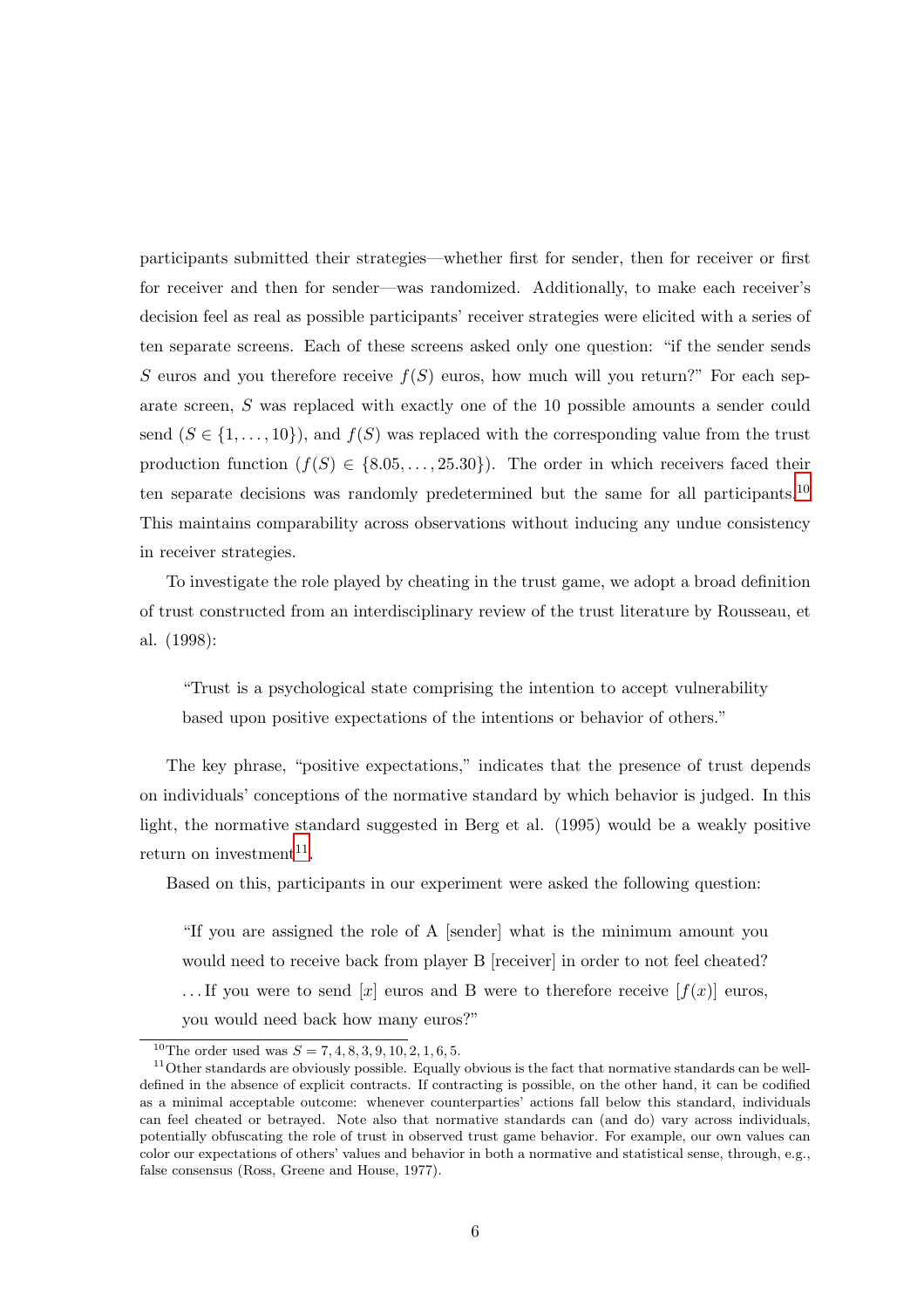There were 10 of these questions in total, one for each positive amount a sender could send. In each question  $[x]$  and  $[f(x)]$  were replaced by the appropriate numbers, and "[sender]" and "[receiver]" did not appear.

Next, but still before knowing which role they were assigned, participants discovered there would be a belief-elicitation portion of the experiment. They were told that in this section they would be asked to estimate other participants' responses and actions, and that they could earn additional money according to the accuracy of their estimates<sup>12</sup>. Each participant was asked to estimate the average of others participants' strategies in the trust game as well as the average of others' responses to the cheating questions above. Participants also estimated the proportion of other participants who would not cheat them according to the participants' own definitions of cheating. This provides us with a measure of the subjective probability of not being cheated when playing as a sender. These questions were asked after participants submitted their complete contingent strategies, but before knowing their assigned roles. This way we avoid mechanical correlations between behavior in the trust game and their notion of cheating and probability of being cheated.

Finally, roles were revealed and earnings from the trust game were determined combining, within each pair, the sender's strategy with the receiver's strategy. Participants were also informed which randomly-chosen estimation would count toward their potential earnings and how much this estimate earned them. Ten percent of participant pairs were randomly chosen to be paid their potential earnings.

Complementing the experimental results, for each subject we have data from a previously conducted survey containing basic demographic information and a measure of risk aversion. Risk aversion in the survey was elicited using the procedure in Holt and Laury (2002).<sup>13</sup> There was a considerable time lag (from 20 to 60 days) so survey responses are unlikely to have affected trust game behavior directly. On the other hand, this temporal distance was small enough so that stable traits, such as risk aversion or instilled values, likely did not

 $12$ The exact instructions appear in the appendix. To provide the appropriate incentives, subjects were paid according to a randomized quadratic scoring rule (Schlag and van der Weele, 2009). This scoring rule has been shown to be theoretically incentive compatible even when subjects are not risk-neutral.Estimates were remunerated according to their accuracy, with perfect estimates paying 5 euros. At the end of the experiment, one estimate for each participant was chosen to count toward their earnings.

<sup>&</sup>lt;sup>13</sup>Briefly, this procedure asks participants to make a sequence of ten choices, each of which involves a choice between a relatively risky lottery and a relatively safe lottery. The sequence is constructed so that more risk averse individuals will switch from preferring the safer lottery to the riskier lottery later in the sequence. Therefore, this measure is increasing in risk aversion.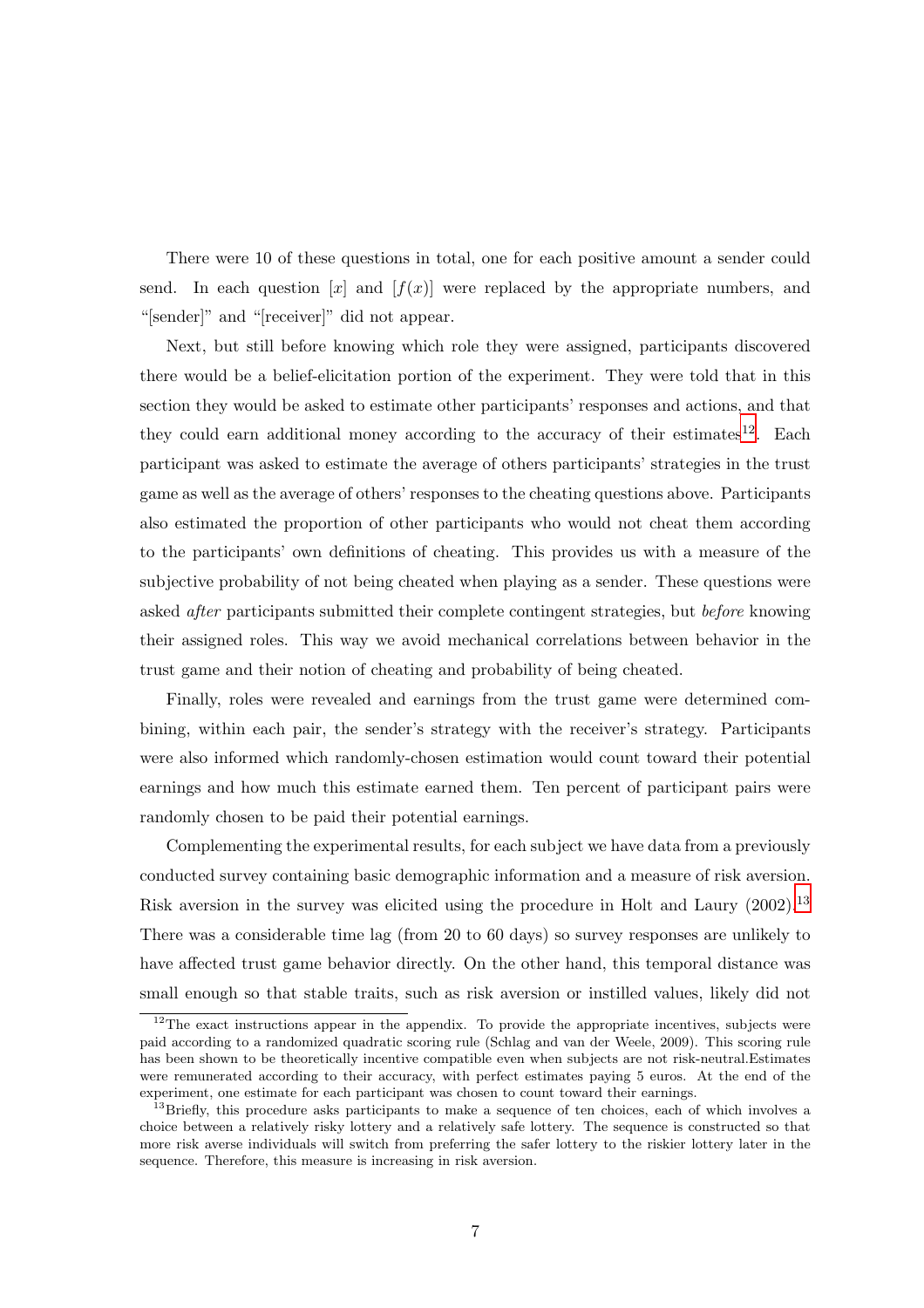change in the meantime.

#### 3 Results

We establish three main results:  $i)$  we uncover the notion of cheating in the trust game;  $ii)$ we show that beliefs about cheating are relevant in senders' decisions to trust; *iii*) we show that these cheating notions also affect receivers' behavior, and moreover, we investigate possible determinants of receivers' cheating decisions. The descriptive statistics for all the variables in the experiment are reported in Table 1.

#### 3.1 Notions of Cheating

We start by looking at the notions of cheating as reported by senders (Table 2A). The vast majority of senders report they would feel cheated if their co-players do not return at least as much is sent. This is true for any amount a sender could possibly send. Depending on the amount sent, the fraction of senders who feel cheated by a negative return on their investment ranges from 93 percent down to 76 percent with higher fractions for smaller amounts sent.<sup>14</sup>

As a second step we plot kernel density estimates for individuals' own cheating definitions and their estimates of other participants' notion of cheating considering sending 1 euro (Figure 1). It is apparent from the figure that participants' own cheating notions and their estimates of others' cheating notions roughly cluster around 1 euro and 4.025 euros (indicated by two vertical bars): the first value implies cheating defined by negative return on investment, while the latter implies cheating defined with respect to an equal split of the money receivers get from the senders. The latter cheating notion may seem extreme, but fits with the interpretation generally given of the trust game that receivers are essentially in the position to divide a  $pi^{15}$ .

Figure 2 presents the analogous kernel density plots for the rest of the possible send amounts. There are two points to notice. First, cheating definitions continue to roughly cluster around the two norms of equal-splits and positive return on investment across send

<sup>&</sup>lt;sup>14</sup>In table 2A the condition that defines cheating is amount returned - amount sent  $< 0$ . It ignores the 50 cent fee and in this it is consistent with the wording of the question that we asked to elicit cheating notion. An alternative would be to define cheating as amount returned - (amount sent+0.50)  $< 0$ . Results if this alternative criteria is used are unchanged but all proportions shown in Table 2A are a bit scaled down.

 $15$ It is well-known that a common decision rule when dividing a fixed sum is to divide the sum into equal shares (c.f., evidence on the Dictator Game in Camerer, 2003)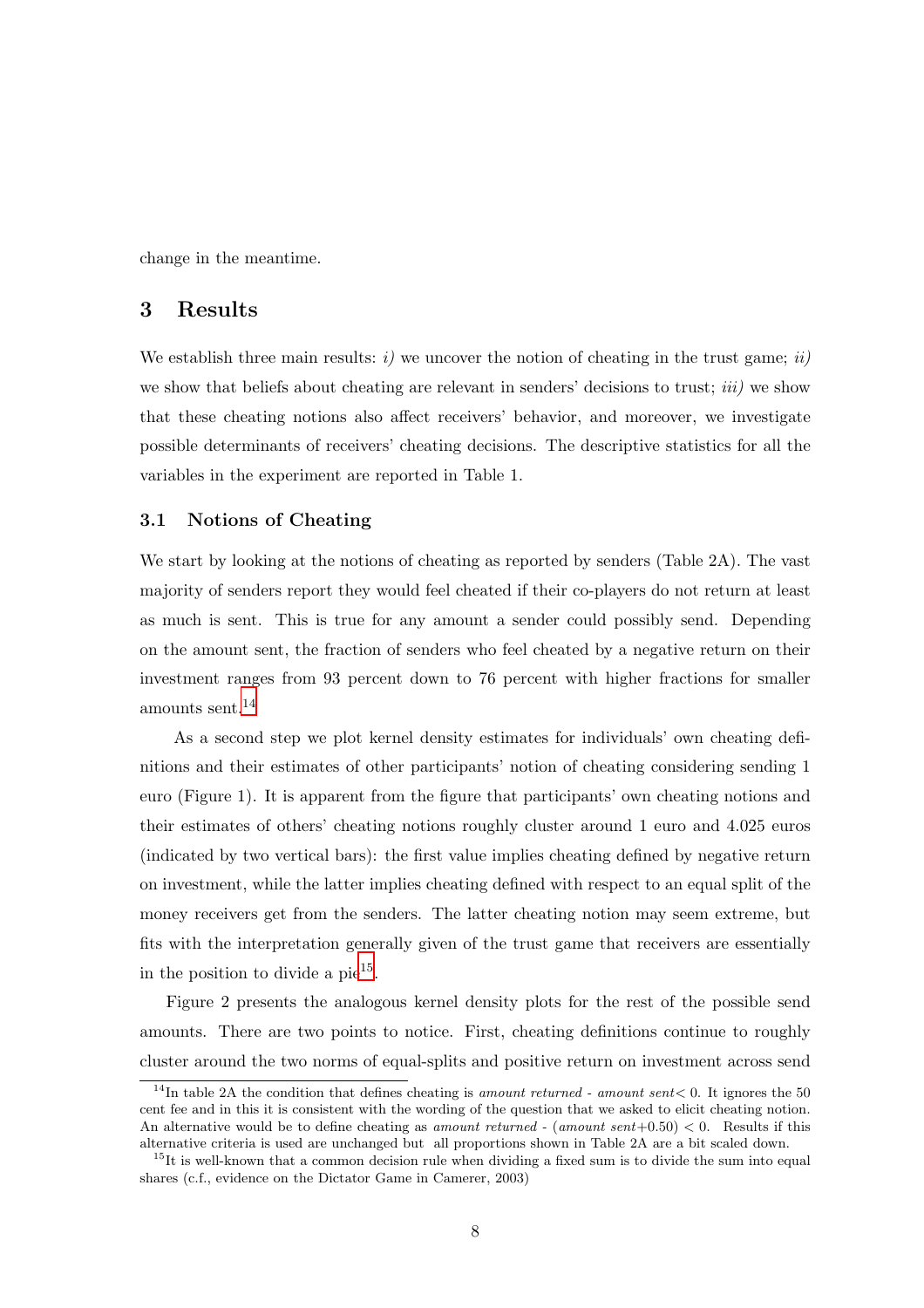amounts. Second, estimates of others' cheating definitions follow the same patterns. Thus, not only do participants adopt these two definitions of cheating, but they realize others do as well. As the distance between the values defining these two notions of cheating decreases—which happens as amounts sent increase—both the distribution of beliefs about others' cheating notions and the distribution of participants' own cheating notions become more uni-modal.

From the analysis of the kernel densities it seems that the implied notions of cheating fall roughly into two categories. While a (weakly) positive return on investment is enough to characterize the vast majority of participants' notion of cheating, a large minority roughly one third—demand half of the total money receivers receive in order to not feel cheated. We label these participants "equal splitters". This can also be seen from the first column of Table 2B, where we report the overall proportion of equal splitters for each send amount: this proportion is fairly constant and always roughly equal to one third. The next two columns show that the proportion of equal splitters does not differ if we distinguish between men and women, implying no gender-driven differences in the notion of cheating.

To see whether there is individual consistency with respect to the cheating definition, we restrict the sample to those who demand an equal split when sending one euro<sup>16</sup> (this includes 37 equal splitters out of 122 participants) and plot their kernel density estimates of cheating notion. Participants who define cheating in terms of an equal-split when sending 1 euro tend to use this cheating definition for other possible send amounts, and that they tend to believe others define cheating in the same way (Figure 3).

To sum up, people in the trust game do have a very clear notion of cheating even though no promise is made on the side of receivers. Does expected cheating affect senders' behavior? Based on these notions, do receivers actually cheat and what drives their decisions to cheat? We now turn to addressing these questions.

#### 3.2 The Effects of Cheating Beliefs on Senders' Behavioral Trust

Our main result is that participants' decision about whether to trust or not depends crucially on how likely they think it is that they will be cheated according to their personal notions of being cheated. To show this we construct a measure of an individual's beliefs about the

<sup>&</sup>lt;sup>16</sup>Because experimental participants have a well-known proclivity to state integer values when possible, we include in our definition of equal splitters any subject who stated a minimum amount of between 4 and 5, inclusive, in order to not feel cheated.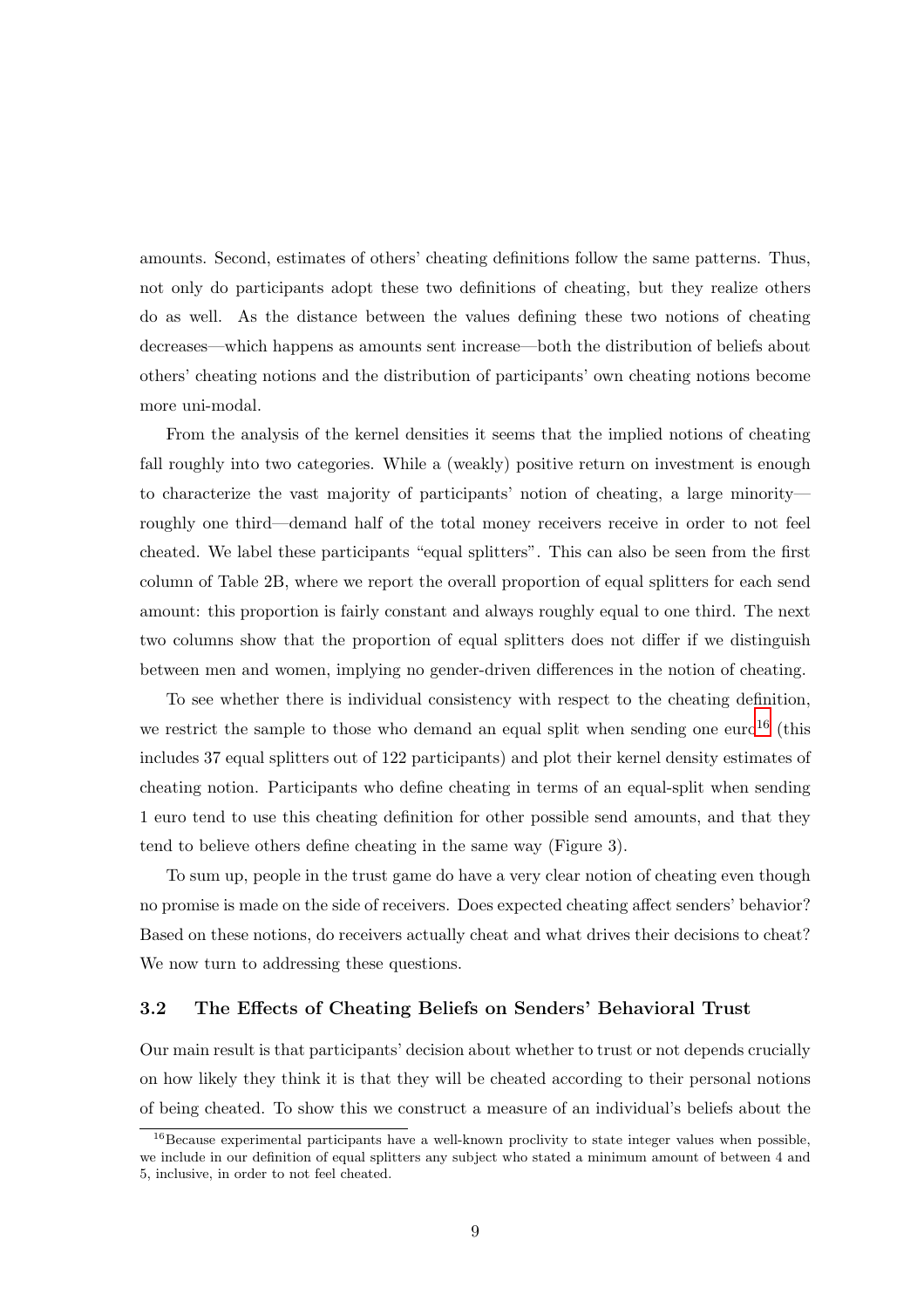proportion of non-cheaters in the (experimental) population by averaging his or her answers to the following set of 10 questions  $(x = 1, 2, \ldots, 10)$ :

"If you send  $\in \mathcal{X}$  and B therefore receives  $\in [f(x)]$ , what percent of B's will return enough money so that you don't feel cheated?"

The resulting measure of beliefs about population trustworthiness theoretically ranges from 0 to 1, with 1 indicating no receivers will cheat (all are trustworthy) and 0 indicating all receivers will cheat (none is trustworthy). We call this measure the subjective probability of being cheated. Figure 4 plots the kernel density of this probability and documents a modal value at around 0.5 (not far from the fraction of cheaters in the pool - see Table 1). Additionally, we construct a measure of senders' beliefs about the proportion of the money they send that will be returned by averaging their 10 return proportion estimates. The resulting averages range from a low of 0.08 to a high of 3.02 in the data. This is a measure of senders expected (gross) return.

We then estimate a probit model of senders' (binary) trust decisions—whether or not to send a strictly positive amount of money to their co-player—where the dependent variable takes the value of 1 if the sender trusts and 0 otherwise. The resulting estimates are shown in Table 3A. They imply that the probability of being cheated plays a significant role in the decision to trust even when controlling for expected pecuniary returns. The estimated effect is large: in the simplest specification (column 1), the estimated coefficient implies that going from a belief of 0 (sure probability of being cheated) to a belief of 1 (sure probability that receiver will not cheat) raises the chances of trusting by 64 percentage points, almost as much as the sample fraction of trusters.<sup>17</sup> Increasing the probability of not being cheated by one standard deviation raises the probability of trusting by as much as 15 percentage points—or 20% of the fraction of people trusting. In this first specification the gross return does not play a relevant role in the decision to trust once the probability of being cheated is controlled for. In column 2, we look at the interaction between expected pecuniary returns from trusting and expected betrayal. There are two points to notice: first, returns have now a direct positive and significant effect on the decision to trust; second, they also affect the sender's decision indirectly by changing the sensitivity to betrayal: for low expected profits,

<sup>&</sup>lt;sup>17</sup>Since the game involves a fixed cost from trusting (50 cents) it may be desirable to send nothing even if the sender is sure that the receiver does not cheat. This explains why some people may send nothing even when the probability of not being cheated is 1; but they are few.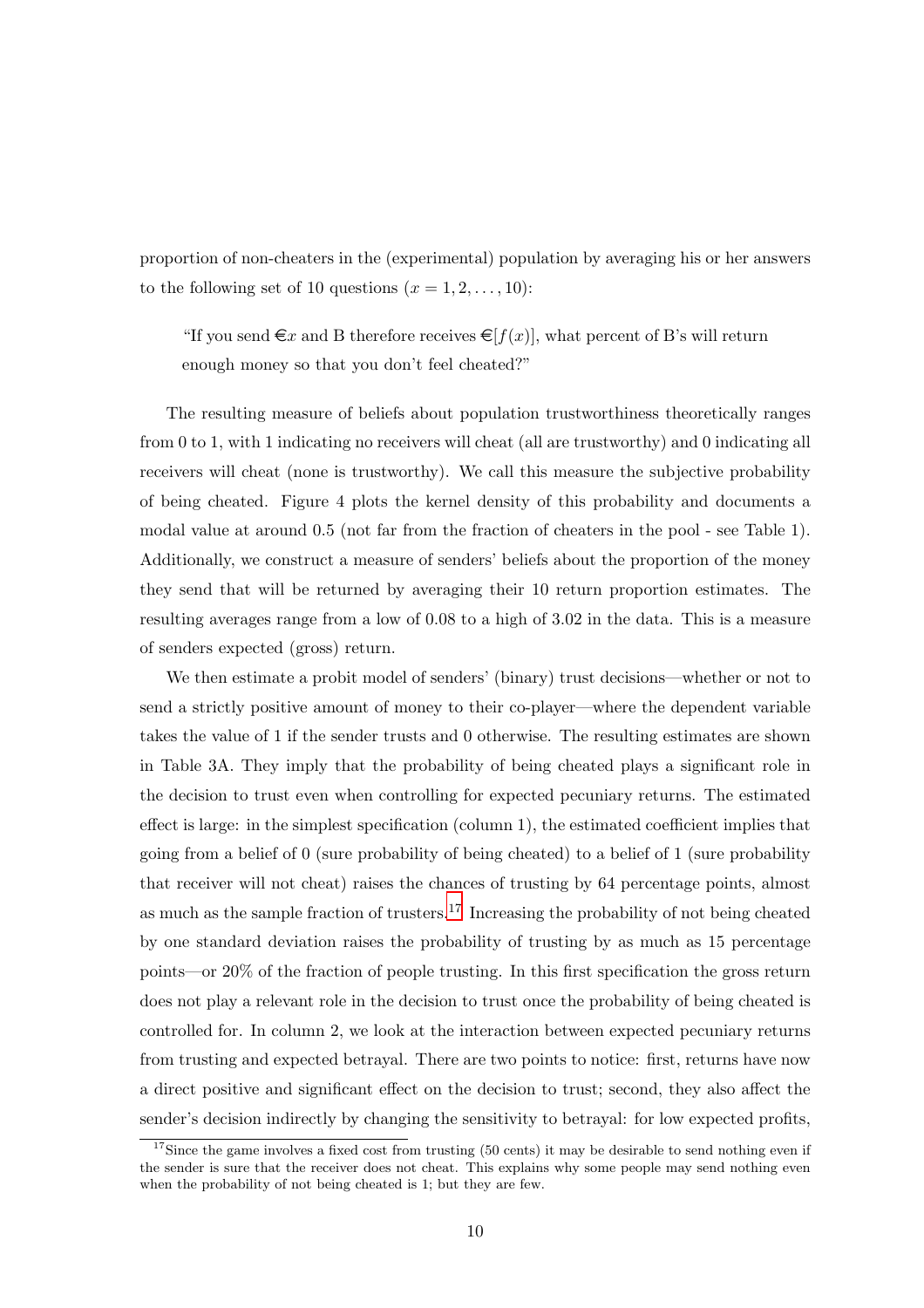expected betrayal is quite important in the decision to trust but it matters much less as expected pecuniary profits increase. A one standard deviation increase in pecuniary return from the sample mean lowers the sensitivity to the probability of (not) being cheated by 37%. This suggests that money can be powerful mechanism in luring people into trusting by weakening their fear of betrayal.

Columns 3 and 4 replicate the same specification adding a rich set of controls (we include controls for gender, age, math ability and risk aversion collected from a separate, previous, survey,<sup>18</sup> and dummies for family income, in addition to those, in column 4). Our results are robust to adding these controls which, except for income have little predictive power.

In Table 3B we run a Heckman selection model for the amounts sent; to achieve identification we exclude income from the send amount and include it on the probit decision to trust. The justification for this is that the fixed cost of sending—the 0.50 euro fee—matters most for relatively low income senders than for high-income ones, giving us some heterogeneity in the incentives to send. With this assumption, we find that the amount sent is positively and significantly affected by the size of pecuniary returns. Most interestingly, it is also significantly affected by the probability of not being cheated by the receiver. Increasing the latter by one standard deviation increases the amount sent by 12.6% of the sample mean (among the active senders). We conclude that beliefs about risk of betrayal matter both for the choice of trusting at all as well as for the amount of trust as measured by amounts sent. The latter are also affected by senders' aversion to risk.

#### 3.3 What Drives Receivers' Decision to Cheat ?

If the belief about (absence of) cheating drives the decision to trust (and how much), then the question of what drives cheating becomes important for all the same reasons that trust itself is important. We investigate the behavior of receivers along two dimensions: first, we study whether receivers incorporate the senders notion of cheating in their choice of how much to return. That is, we investigate whether receivers' decisions about how much to return is constrained by what they believe the senders' definitions of cheating are. Second, we study what drives receivers' decisions to cheat and whether instilled values restrain

<sup>&</sup>lt;sup>18</sup>This survey was conducted well beforehand: the time lag between completing the survey and taking part in the experiment ranges from 20 to 60 days. We measure risk aversion through a Holt and Laury (2007) procedure which results in an index from 0 to 10, with higher index values indicating higher risk aversion. The procedure was conducted in an incentive compatible manner.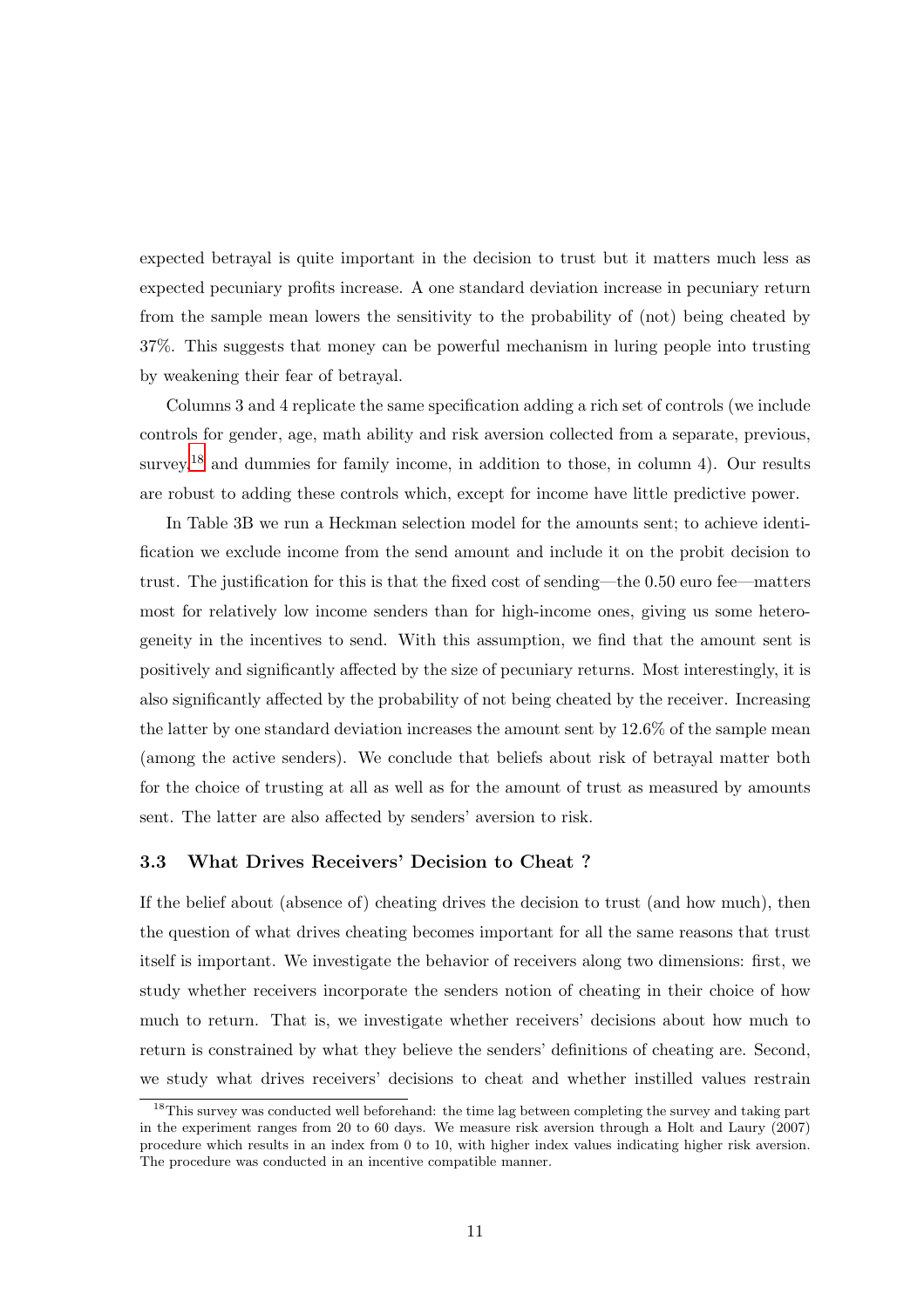them from doing so. We can address this latter question directly because we know when receivers cheat according to their own estimates of others' cheating definitions. Additionally, we have information from the previously-conducted survey about the values participants' parents emphasized during their upbringing.

We examine the first issue in Table 4 panel A which presents OLS estimates of the amounts receivers return as a function of their estimates of others' cheating definitions and the standard demographic controls. We run a separate regression for each amount a sender could send resulting in 10 separate estimates. For all possible amounts senders could send, receivers' estimates of senders' definitions of being cheated plays a statistically and behaviorally significant role in the amount receivers plan to return. The estimates suggest that for each additional euro receivers believe senders need back in order to not feel cheated, return amounts increase from a minimum of an additional 35 cents (if sent 2 euros) to a maximum of an additional 60 cents (if sent 1 euro).<sup>19</sup>

To investigate the second issue—the drivers of cheating decisions—we construct a dummy variable taking the value of 1 whenever a receiver returns less than the minimum they believe others need back in order to not feel cheated and 0 otherwise, for each amount a receiver could send. In other words, we construct a dummy indicating when receivers intentionally cheat. We then relate this variable to two sets of observables: receivers' demographic characteristics and various measures of instilled values. Table 5 presents our estimates of receivers' propensities to intentionally cheat for three send amounts: 1, 5 and 10 euros. We choose these send amounts because they represent three fundamentally different situations. If the sender sends 1 euro, then the receiver always makes less money than the sender since the sender retains 9 euros while the receiver only receives 8.05 euros.<sup>20</sup> If the sender sends his or her entire endowment, the receiver has full discretion to decide earnings for both parties. Finally, sending 5 euros is an intermediate situation. Receivers can choose to make either more or less money than senders, but they cannot completely determine both parties' earnings.

Among the demographics, the most relevant result is a strong effect of gender on cheating propensity. Males are systematically more likely to cheat than females: at sample means,

 $19$ Differences in impact do not seem to have a systematic pattern across send amounts; a formal test does not reject the null hypothesis that the effect of others' cheating definition on amount returned is the same for all amount senders send.

 $^{20}$ Recall that the receiver began with no endowment, so he or she is truly behind in terms of earnings in this situation.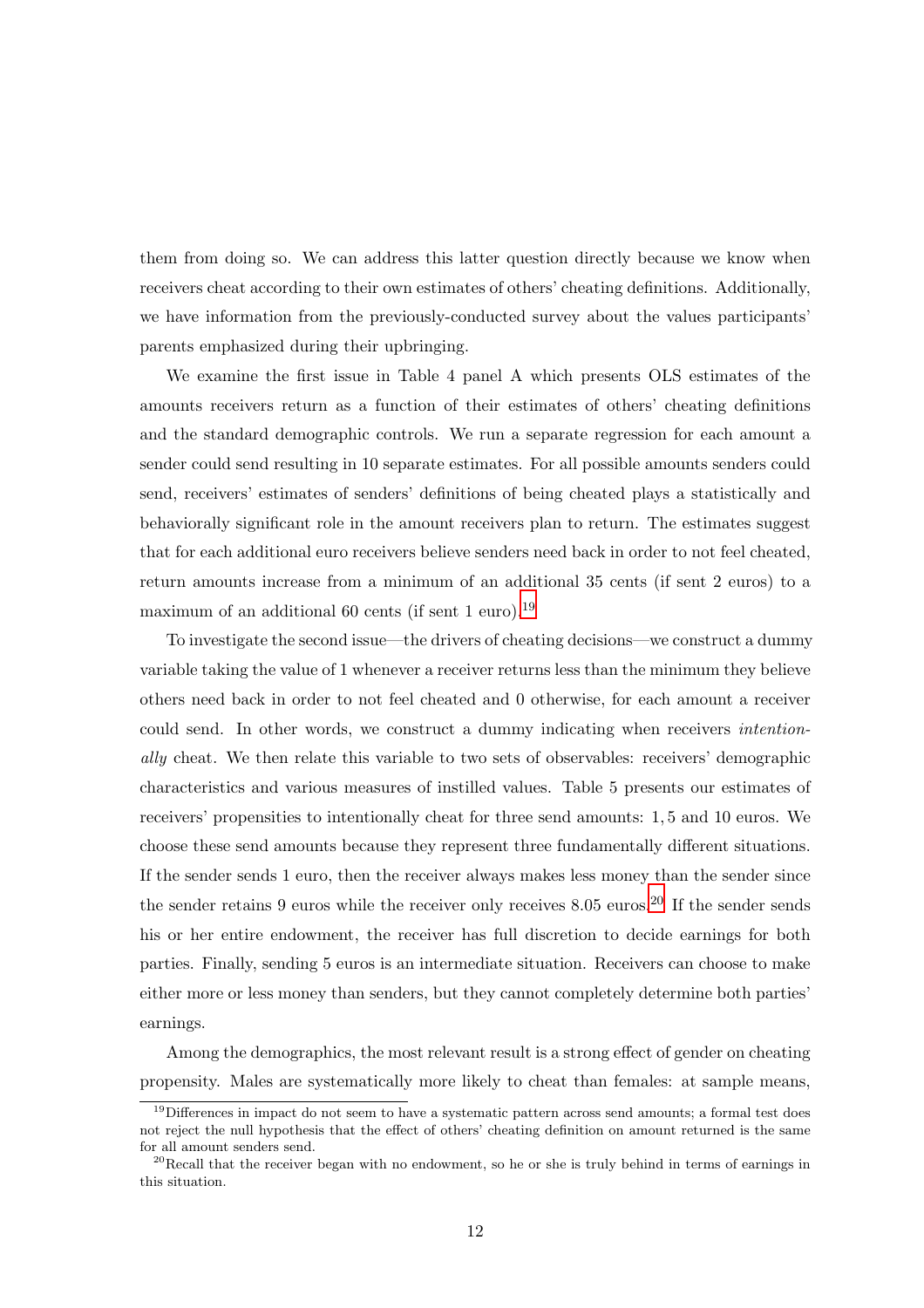being male raises the probability of cheating the sender by 18 percentage points (31% of sample mean) when the send amount is 1 and by 16 percentage points (42% of sample mean) when the send amount is 10. Interestingly, the gender difference cannot be attributed to differences in moral standards since we are controlling for them. One interpretation is that men are more greedy and selfish than women and thus more willing to exploit opportunities to expropriate money. This view has received support in experimental and survey-based studies showing that men are more self-oriented than women (for instance Eagly and Crowley (1986); Eckel and Grossman (1998); Reiss and Mitra (1998)). Lending further support to this view, notice that in Table 5 the gender effect on cheating is stronger when amounts sent are larger.

Second, we add as an explanatory variable receivers' own notions of cheating. Controlling for their expectations about others' notions of cheating (which by construction has a positive effect on the probability of cheating) receivers that have higher standards—i.e. would feel cheated unless they were given back a lot when playing as senders—tend to be less likely to cheat at all levels sent. We interpret this finding as saying that more demanding people tend to refrain from cheating others, behaving according to the principle "do not do to others what you would not want others to do to you". Notice however that conforming to this principle is cheaper when amounts sent are low and the temptation from deviating from it (and doing to others what you would not want them do to you) is thus stronger. Consistent with this we find that the effect of the own notion of cheating is much stronger at low levels of amount send and weaker at high levels: the marginal effect of an increase in the own notion of cheating at send amount 10 is half that at send amount 1.

Turning to the effect of instilled values on the choice to cheat, the results suggest that receivers' instilled values have a significant impact in the latter two situations, and that receivers treat these situations differently. When they have full discretion (senders send 10 euros), values of fairness (fair share) and altruism (help others) reduce the likelihood of cheating. When receivers have considerable, but not full, discretion (senders send 5 euros), civic values such as loyalty and acting so as to induce good in others govern the cheating decision. When receivers always do poorly (send 1 euro), values play no role in contrasting the cheating decision. These results imply that what instilled values do is to constrain the receiver's incentive to cheat when the act of cheating may cause serious damage to the sender. When senders send very little, cheating by the receiver does not harm them much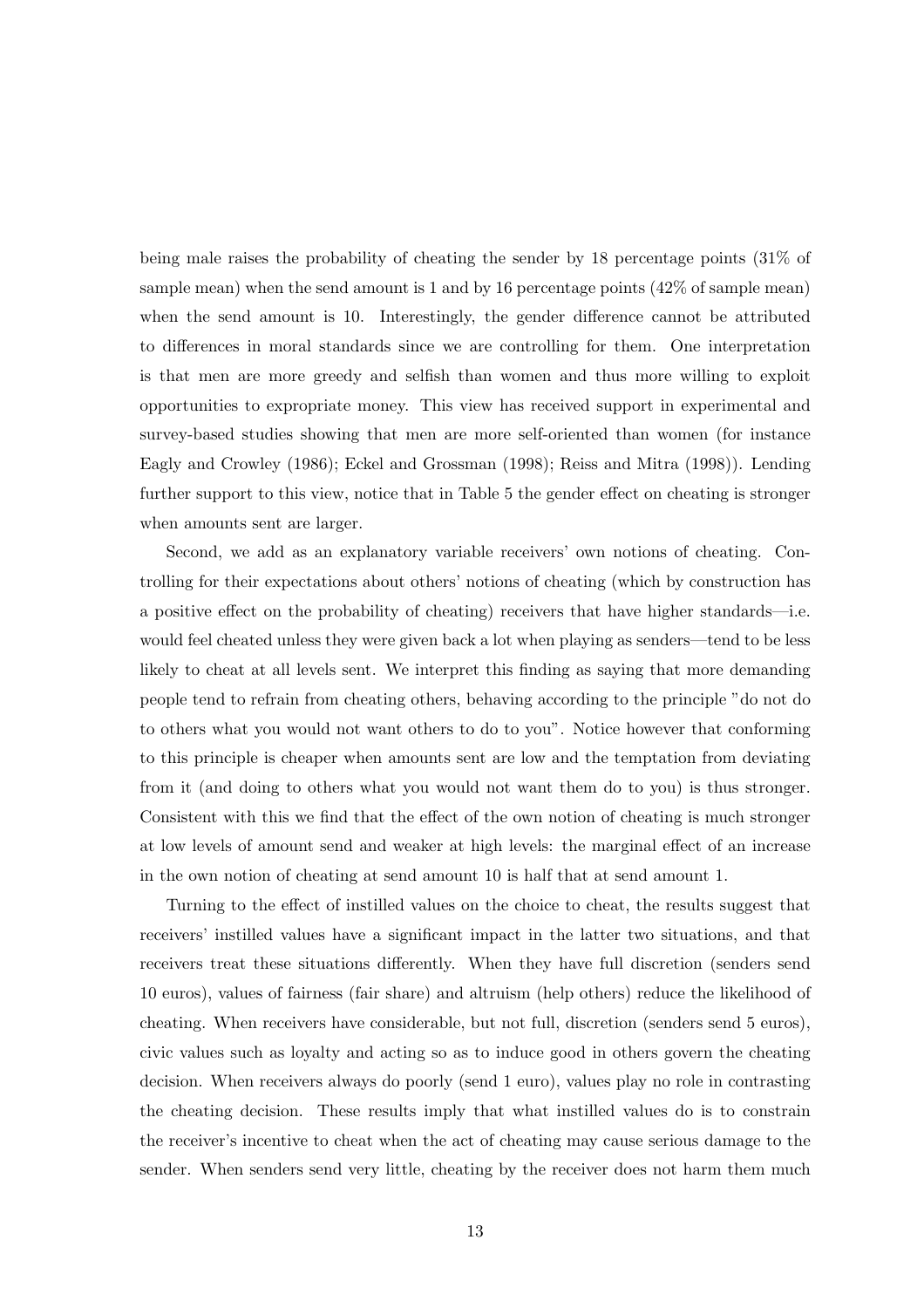and there is thus little scope for the norm; when senders send a lot cheating can harm them considerably justifying the intervention of the norm to discourage this behavior. This is consistent with Gneezy's (2005) finding that people are less likely to deceive when the harm that deception imposes to the deceived is large relative to the benefit of deception for the deceiver. Our results trace this behavior back to the cultural norms that society endows us with and show that these norms can be quite powerful: at sent amount 10 removing altogether norms of fairness and altruism would result in an increase in the probability of cheating by 42 percentage points.

### 4 Discussion and interpretation

To put these results in perspective and shed more light on what sort of preferences can explain the receivers' cheating decisions, Figure 5 plots the fraction of receivers who cheat at each send amount after partialling out the effect of the expected notion of cheating. The share is 46% at send amount 1 and drops continuously to 9.3% at send amount 10. Obviously this pattern is inconsistent with a scheme where receivers act selfishly looking only at their own monetary payoff. In this case all would cheat and the pattern would be flat at a share equal to 1. However it is also inconsistent with models where receivers face a fixed cost of cheating: since potential pecuniary gains from cheating increase in the amount sent, such a model would predict a non-decreasing relationship between amount sent and cheating propensity.<sup>21</sup> Our results also appear to be inconsistent with the most widely-cited social preferences models—inequality aversion (Fehr and Schmidt, 1999) and social welfare preferences (Charness and Rabin, 2002). Since receivers actions do not create surplus, but only distribute it, according to both of these models receivers should never allocate less money to themselves than to their co-players. However, the majority of receivers choose to put themselves strictly behind their counterpart when the amounts sent are small. This proportion declines monotonically going overall from a fraction of 84% when the amount sent is 1 to 44.2 when the amount sent is 4 to  $18\%$  when the amount sent is  $10^{22}$ 

<sup>&</sup>lt;sup>21</sup>Let  $B(S)$  denote the pecuniary benefit to the receiver from cheating and assume the receiver j's fixed cost of cheating,  $K_i$ , is randomly drawn from the distribution  $F(K)$ . Then as  $B(S)$  increases, there should be a (weakly) higher proportion of receivers for which  $B(S)$  exceeds  $K_i$ , and who therefore cheat.

 $^{22}$ It should be noted that this is not out of necessity, except when the amount sent is 1. But even there, the figure of 84% includes only those receivers returning a strictly positive amount, so these receivers are willingly putting themselves even further behind their counterpart, thereby increasing inequality, without any offsetting increase in surplus or personal gain.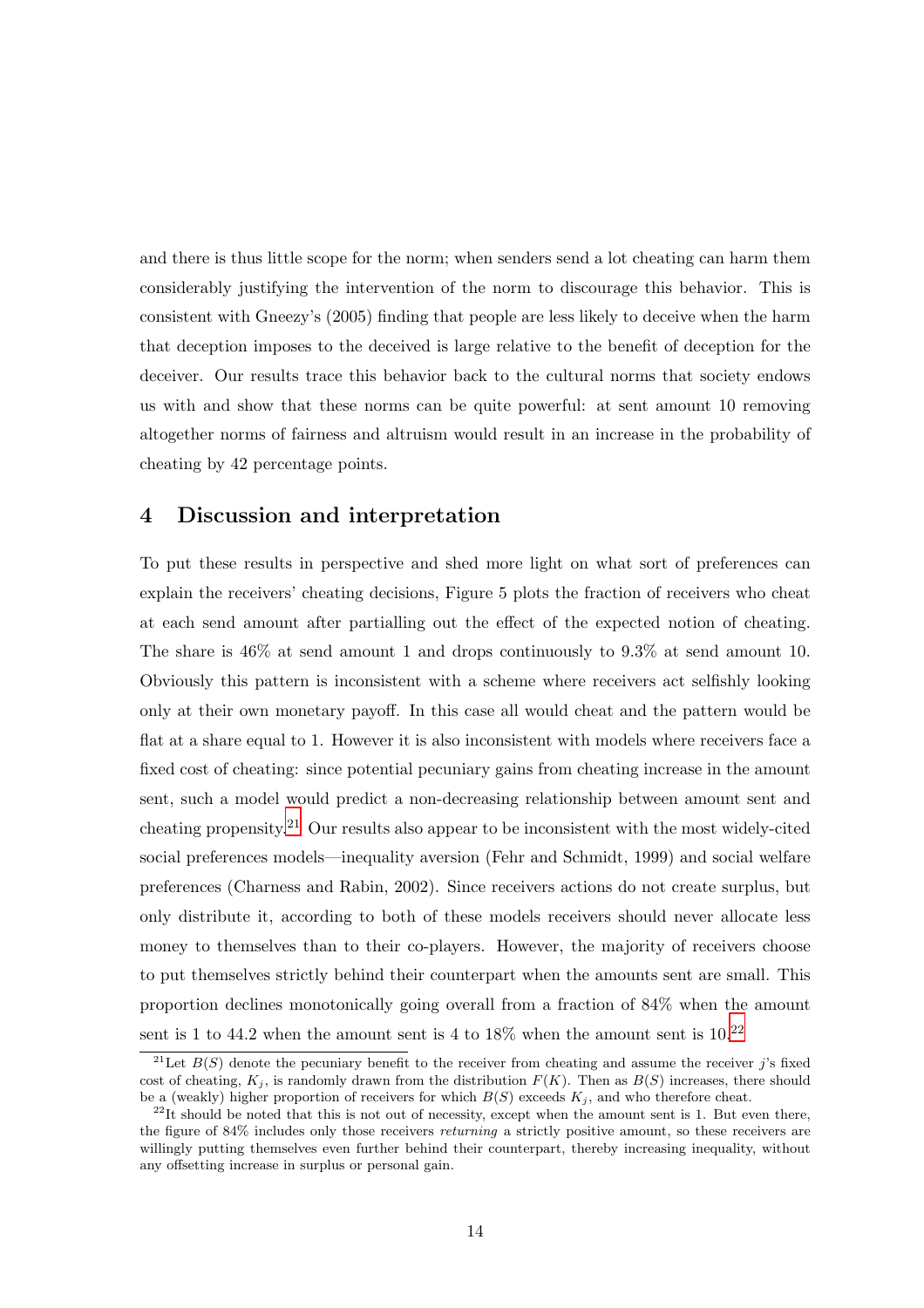A simple model that accounts for the estimation results in Tables 4 and 5 ond for the cheating pattern in Figure 5 incorporates a widespread and intuitive moral standard: irrespective of what constitutes cheating, it is generally viewed as "more wrong" to cheat the vulnerable. For example, crimes against the elderly and the very young are viewed as particularly reprehensible regardless of the crime. Well-established moral codes such as that found in the Bible instruct us to take special care of those likely to be vulnerable (e.g., foreigners). This is the point made by Gneezy (2005). In the context of the trust game, sending higher amounts makes senders more vulnerable and consequently makes cheating them morally and psychically more costly.

To model this, we add a moral cost function to receivers' standard pecuniary utility function. The moral cost function has three arguments: the vulnerability of the sender as measured by the amount sent, s, a fixed cost of cheating and a term measuring the degree with which the receiver cheats and defined by the distance between the receiver's estimate of the sender's cheating notion and the amount the receiver returns.

Denote this extra moral cost function  $m(s, K_j, dist(r, c_j(s)))$ . Receiver's utility is given by:

$$
U_j(r, s, c_j, K_j) = u(f(s) - r) - \mathbb{I}(r < c_j(s)) \times m(s, K_j, dist(r, c_j(s))) \tag{1}
$$

In 1,  $f(s)$  is how much the receiver receives when the sender sends s and  $\mathbb{I}(r < c_j(s))$ is an indicator function taking the value of 1 whenever the receiver intentionally cheats by returning less than dictated by the receiver's own estimate of the sender's cheating notion,  $c_j(s)$ . We assume that m is increasing in the vulnerability of the sender. We also assume that the fixed cost of cheating,  $K_j \geq 0$ , is a random draw from a common non-degenerate distribution function,  $F(K)$ . Finally, we assume that m is increasing and convex in its last argument,  $dist(r, c_j(s))$ , so that higher degrees of cheating are increasingly morally costly.

To be more concrete, a simple utility specification satisfying these assumptions is given by:

$$
U_j(r, s, c_j, K_j) = u(f(s) - r) - \alpha_j \mathbb{I}(r < c_j(s)) \times \{K_j + v(s) + \gamma_j(c_j(s) - r)^2\} \tag{2}
$$

In equation 2,  $u(f(s)-r)$  is, again, the receiver's standard pecuniary utility over money from receiving  $f(s)$  and returning r. Assume that u is increasing and concave. The rest of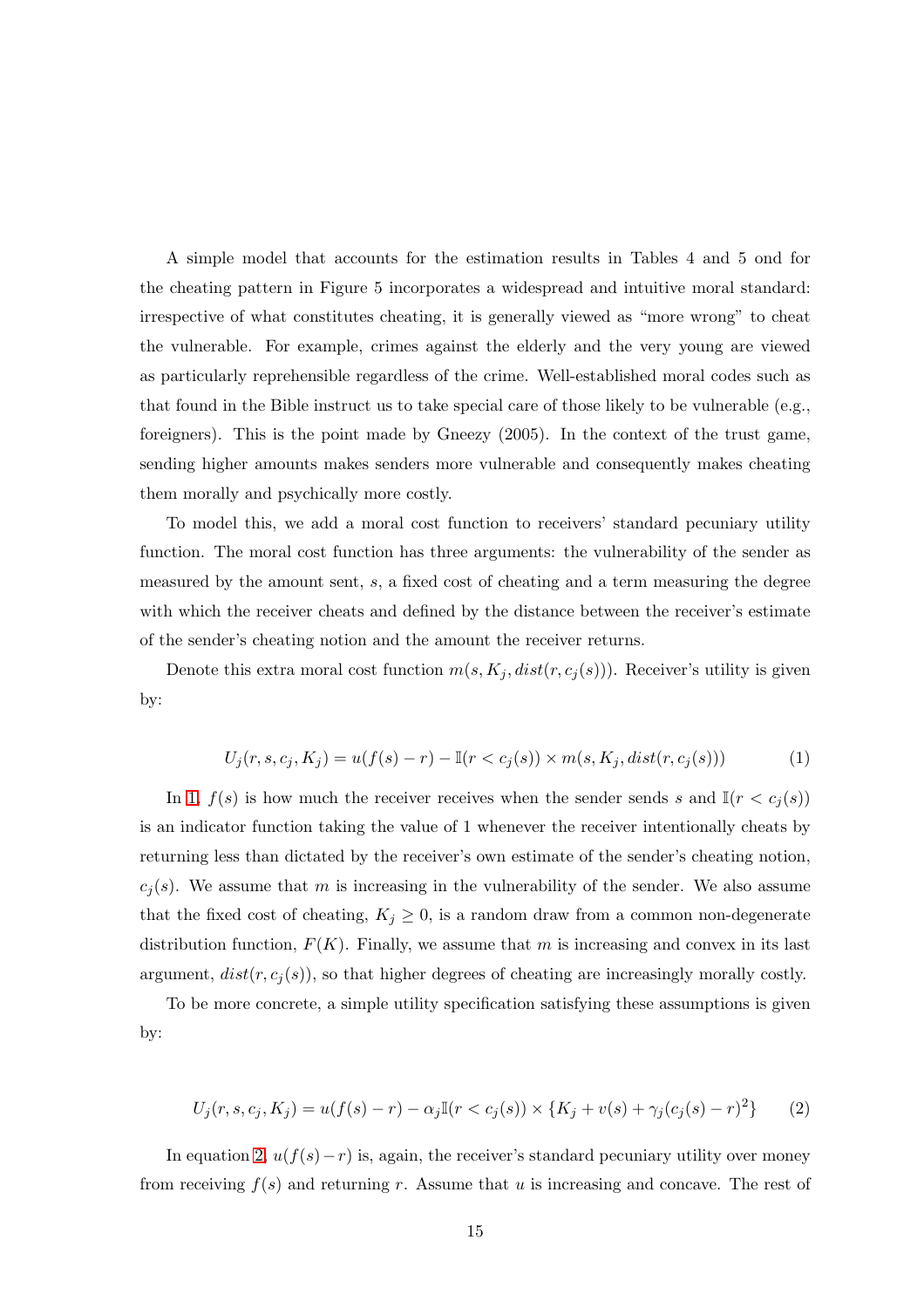the utility function captures the moral cost of cheating. The parameter  $\alpha_i$  captures how much receiver j cares about morality. The parameter  $\gamma_j$  captures how much the receiver cares about degrees of cheating. A sender's vulnerability is captured by  $v(s)$  which we assume is increasing. Notice that setting  $\alpha_j = 0$  reduces receivers' utility to standard amoral preferences and that if  $\alpha_j > 0$ , setting  $\gamma_j = v(s) \equiv 0$  implies receivers have simple fixed-cost-of-cheating preferences.

This specification for receiver utility can explain: a) the dependence of the decision to cheat on meaures of morality and of the cheating notion, in a way that is consistent with the results in Table 5; b) the positive correlation between amounts returned and the notion of cheating shown in the Table 4, panel  $A$ ; c) why the probability of cheating decreases in amounts sent as shown in Figure 5. This latter feature would be implied, for instance, whenever there are sufficiently many receivers with  $\alpha_j > 0$  and when  $v(s)$  is sufficiently steep in s. Intuitively, as  $v(s)$  becomes steeper, cheating more vulnerable senders requires a larger offsetting pecuniary utility gain.<sup>23</sup>

This simple preference specification can also account for another feature of the data:

$$
U_j(r, s, c_j, K_j) = u(f(s) - r) - \alpha_j \times \{K_j + v(s) + \gamma_j(c_j(s) - r)^2\}
$$
\n(3)

The amount the receiver sends back,  $s^*$ , is then given by:

$$
u'(f(s) - r^*) = 2\alpha_j \gamma_j (c_j(s) - r^*)
$$
\n(4)

and is increasing in the estimated cheating notion  $c_j(s)$  with a slope that is less than 1. If the receiver decides not to cheat, the utility obtained is

$$
u(f(s) - r) \tag{5}
$$

$$
subject to: r \geq c_j(s) \tag{6}
$$

and is maximized by setting  $r = c_j(s)$  so that when the receiver does not cheat, the amount returned varies one-to-one with the expected cheating notion.

Finally, the receiver decides whether or not to cheat by comparing utility under the two cases and thus cheats if

$$
u(f(s) - r^*(c_j(s))) - \alpha_j \times \{K_j + v(s) + \gamma_j(c_j(s) - r^*(c_j(s))^2\} > u(f(s) - c_j(s))\tag{7}
$$

or

$$
u(f(s) - r^*(c_j(s))) - u(f(s) - c_j(s)) > \alpha_j \times \{K_j + v(s) + \gamma_j(c_j(s) - r^*(c_j(s))^2\} \tag{8}
$$

where the left hand side is the net utility gain from cheating and the right hand side is the moral cost of cheating. This expression makes it clear that as s increases, provided  $v(s)$  is sufficiently steep, cheating will diminish.

<sup>&</sup>lt;sup>23</sup>The receiver's optimal choice can be found as follows. Suppose the receiver decides to cheat so that his or her utility is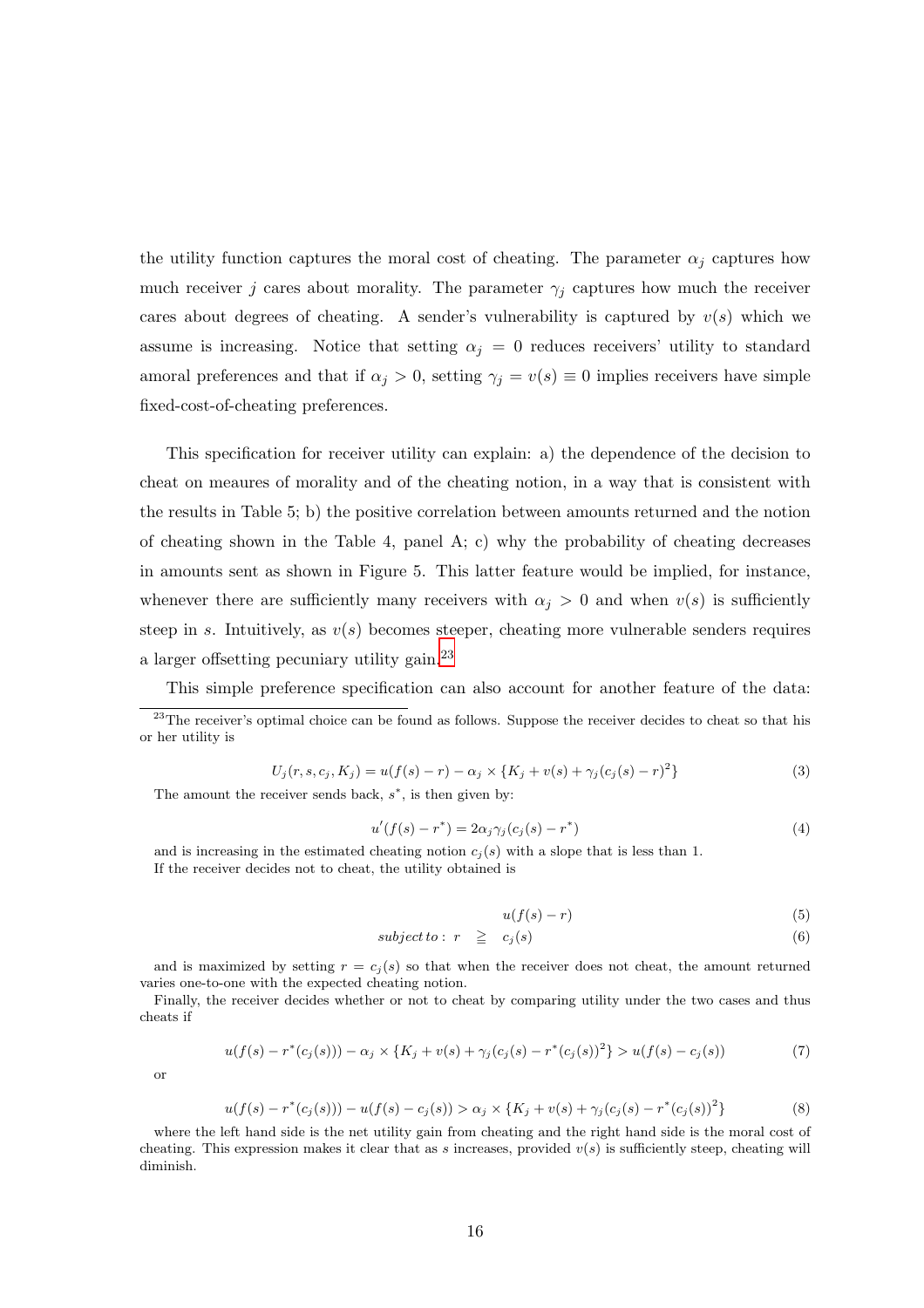conditional on cheating people do not go as far as returning nothing but they send some money back. The amount returned should depend on the expected notion of cheating (people should return more if they expect the others require more money back in order not to feel cheated), but—and this is the key prediction—it should not move one to one with the expected notion of cheating. On the other hand, conditional on not cheating, receivers should return the minimum amount consistent with satisfying the sender's notion: hence the amount returned should move one to one with the expected cheating notion. The latter prediction is also shared by the fixed cost of cheating model; the first is not and is specific to this model.

Table 4, panel B puts these predictions to a test. We split the sample between cheaters and non-cheaters and report regressions for the amounts returned, while adjusting for selection. The two exclusion restrictions for the first stage probit (not reported for brevity) are based on the findings of Table 5: the own notion of cheating and a measure of the intensity of the norm of fairness. We interpret them as capturing differences across individuals in the fixed cost of cheating which, while affecting the decision to cheat or not to cheat, has no impact on how much to return. Consistently with Table 5, we report regressions for three amounts sent: 1, 5 and 10 euros. Broadly speaking the results are consistent with our model's predictions: the amount returned for both cheaters and non-cheaters depends on the expected notion of cheating, but return amounts are more sensitive to expected cheating notions for non-cheaters than for cheaters. In fact, for non-cheaters the estimated coefficient on expected cheating notions is not significantly different from 1 in any case, while for cheaters this coefficient is significantly less than 1 in two out of the three cases.

### 5 Concluding Remarks

There has been much debate over whether behavior in the trust game has anything to do with trust. In particular, it has been argued that, since no explicit promises or contracts are involved in the trust game, cheating is not defined. This experiment addresses this critique by eliciting participants definitions of being cheated as well as their beliefs about others' definitions of being cheated. We find that the trust game invokes two intuitive notions of being cheated: a negative return on the amount sent and a less-than-equal split criteria. Using participants' personal cheating definitions, we find that beliefs about the propensity of others to abstain from cheating—their trustworthiness—play a significant role in senders'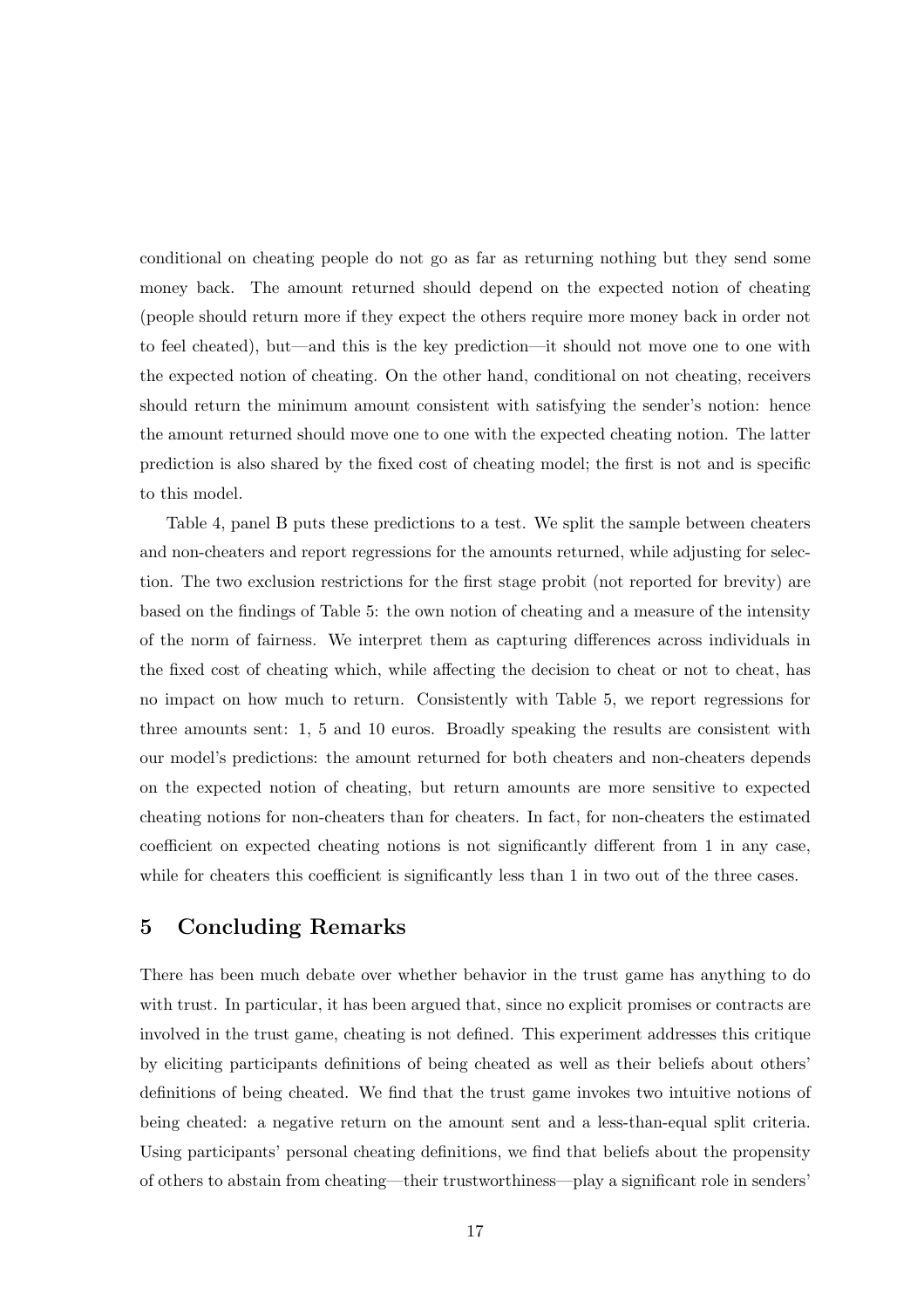decisions in the trust game.

Moreover, collecting information on cheating notions and values instilled by parents allows us to investigate what drives cheating. We find that the values instilled by parents play heavily into cheating decisions, and that the impact of values is magnified by counterparty vulnerability. This evidence complements and extends the growing literature on how the interaction between moral concerns and pecuniary preferences affects behavior.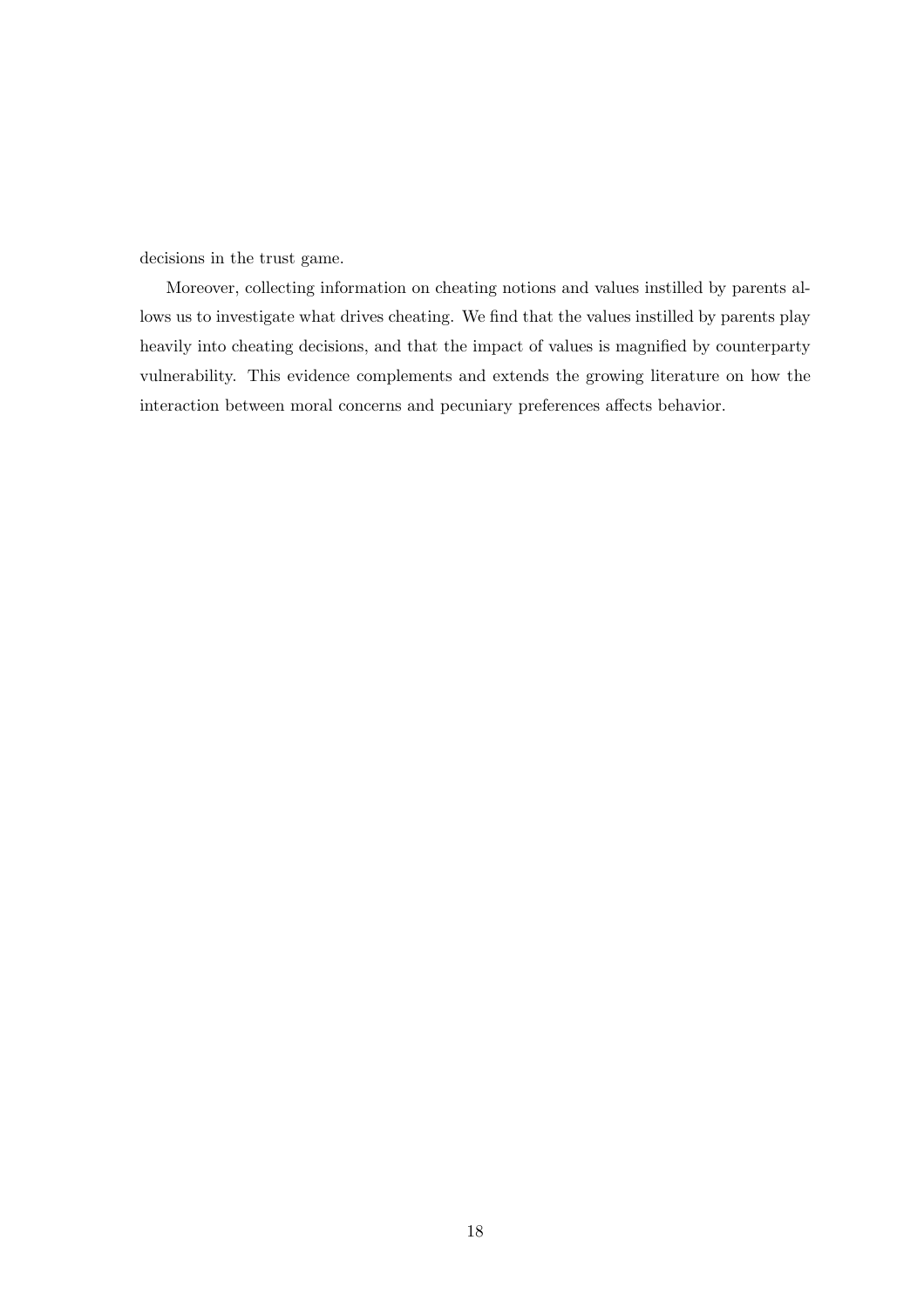### References

- [1] Bohnet, Iris and Richard Zeckhauser (2004), "Trust, Risk and Betrayal." Journal of Economic Behavior and Organization, 55(4), pp. 467-484.
- [2] Charness, Gary and Martin Dufwenberg (2006). "Promises and Partnership." Econometrica, 74(6), pp. 1579-1601.
- [3] Charness, Gary and Matthew Rabin. "Understanding Social Preferences with Simple Tests." Quarterly Journal of Economics, 117(3), pp. 817-869.
- [4] Cox, James C. (2004), "How to Identify Trust and Reciprocity," Games and Economic Behavior, 46, 260-281
- [5] Fehr, Ernst (2009), "On the Economics and Biology of Trust", Presidential Address, European Economic Association, Journal of the European Economic Association, forthcoming
- [6] Eagly, A.H. and M. Crowley (1986). "Gender and Helping Behavior: A Meta-Analytic Review of the Social Psychological Literature," Psychological Bulletin , 100, pp. 283- 308.
- [7] Eckel, Catherine C. and Philip J. Grossman (1998). "Are Women Less Selfish Than Men?: Evidence from Dictator Experiments," Economic Journal. 108, pp. 726-35.
- [8] Glaeser, Edward, David Laibson, Josè A. Scheinkman and Christine L. Soutter (2000), "Measuring Trust," Quarterly Journal of Economics 115(3), 811-846.
- [9] Gneezy, Ury (2005), "Deception: The role of consequences," American Economic Review, March 2005, 384-394.
- [10] Rabin, Matthew (1993), "Incorporating Fairness into Game Theory and Economics." American Economic Review, 83(5), pp. 1281-1302.
- [11] Reiss, Michelle C., and Kaushik Mitra (1998). "The Effects of Individual Difference Factors on the Acceptability of Ethical and Unethical Workplace Behaviors, "Journal of Business Ethics", 17(14), pp. 1581-93.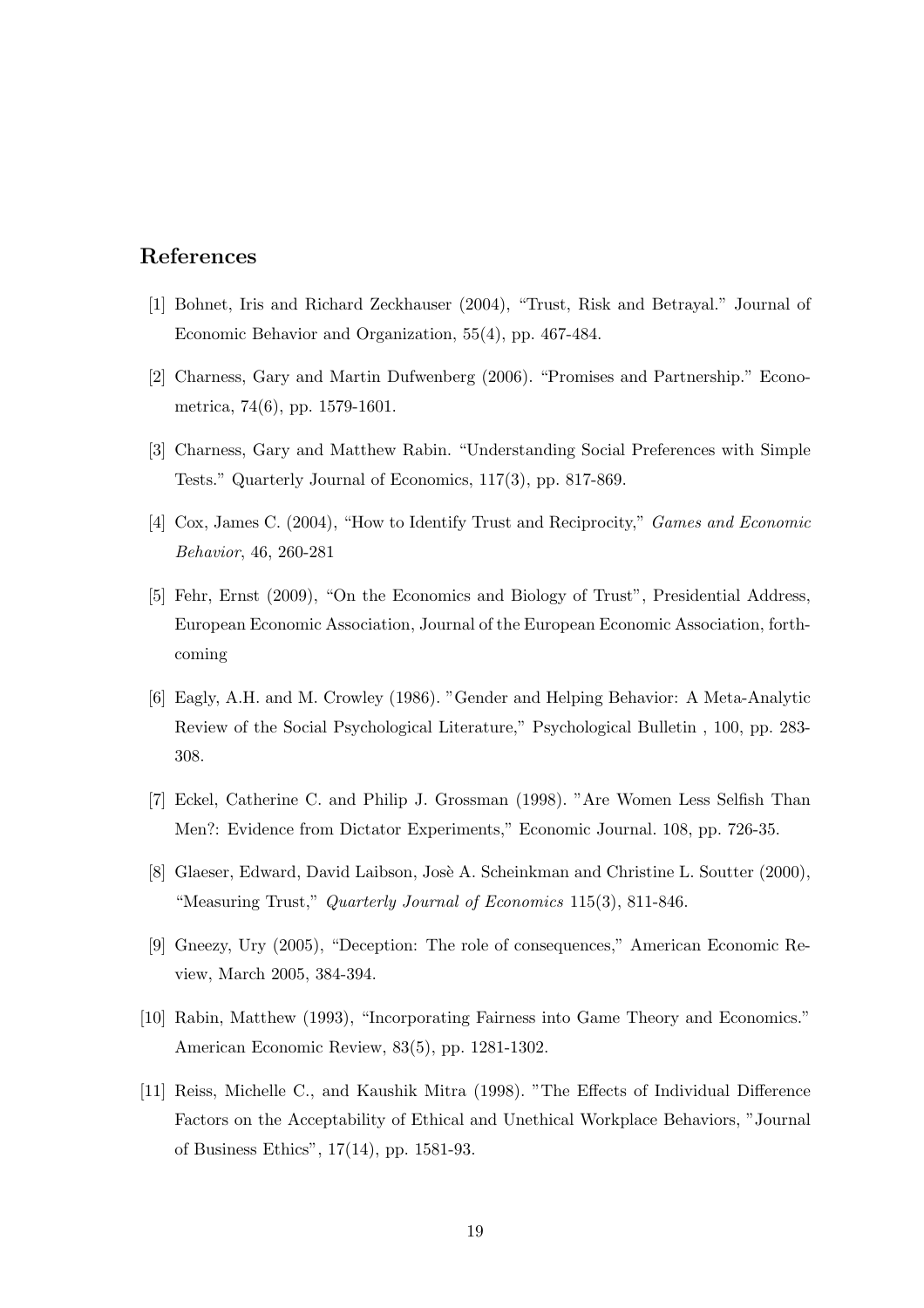- [12] Ross, Lee, Greene, D., and House, P. (1977), "The False Consensus Phenomenon: An Attributional Bias in Self-Perception and Social Perception Processes," Journal of Experimental Social Psychology, 13(3), 279-301.
- [13] Rousseau, Denise and Sim B. Sitkin and Ronald S. Burt and Colin Camerer (1998), "Introduction to Special Topic Forum: Not So Different After All: A Cross-Discipline View of Trust," The Academy of Management Review, 23(3), pp. 393-404.
- [14] Sapienza, Paola, Anna Toldra and Luigi Zingales (2007), "Understanding Trust," NBER WP 13387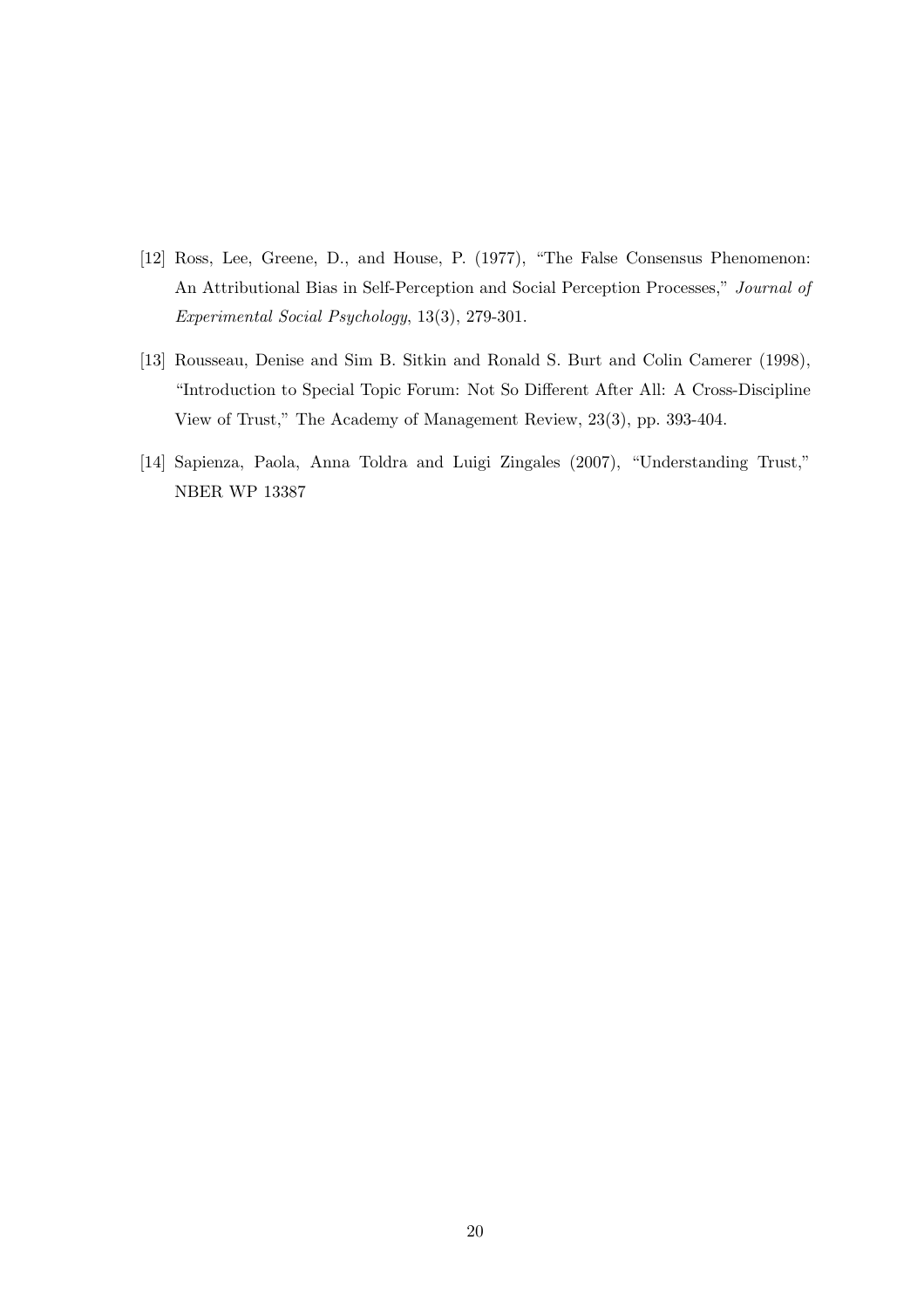|                                           | Mean  | Std Dev | Min            | Max          | N   |
|-------------------------------------------|-------|---------|----------------|--------------|-----|
| Male                                      | 0.42  | 0.495   | $\theta$       | 1            | 120 |
| Age                                       | 22.38 | 2.051   | 19             | 29           | 120 |
| Math score                                | 7.77  | 1.18    | $\overline{4}$ | 10           | 117 |
| Inc<30K                                   | 0.16  | 0.368   | $\Omega$       | 1            | 113 |
| $30 \leq Inc < 45$                        | 0.16  | 0.368   | $\overline{0}$ | 1            | 113 |
| $45 \leq Inc < 70$                        | 0.28  | 0.453   | $\theta$       | 1            | 113 |
| 70 SInc<120                               | 0.25  | 0.434   | $\Omega$       | 1            | 113 |
| $Inc \geq 120K$                           | 0.15  | 0.359   | $\theta$       | 1            | 113 |
| Risk aversion                             | 4.77  | 2.095   | 1              | 10           | 117 |
| Send decision (binary)                    | 0.73  | 0.446   | $\Omega$       | 1            | 122 |
| Send amount                               | 3.93  | 3.315   | $\Omega$       | 10           | 122 |
| Average return proportion                 | 1.31  | 0.669   | $\overline{0}$ | 3.93         | 122 |
| Average expected return proportion        | 1.29  | 0.578   | 0.09           | 3.02         | 122 |
| Instilled value: induce good              | 6.18  | 2.570   | $\theta$       | 10           | 119 |
| Instilled value: help others              | 8.15  | 1.676   | $\overline{2}$ | 10           | 119 |
| Instilled value: loyalty                  | 6.20  | 2.607   | $\theta$       | 10           | 117 |
| Instilled value: fair share               | 7.27  | 2.214   | $\Omega$       | 10           | 118 |
| Risk aversion                             | 4.77  | 2.095   | $\mathbf{1}$   | 10           | 117 |
| Expected return from trusting             | 1.29  | 0.578   | 0.09           | 3.02         | 122 |
| Expected probability of not being cheated | 0.42  | 0.225   | 0.02           | $\mathbf{1}$ | 122 |
| Fraction of cheaters                      | 0.46  | 0.499   | $\overline{0}$ | $\mathbf{1}$ | 122 |

### **Table 1: Descriptive Statistics**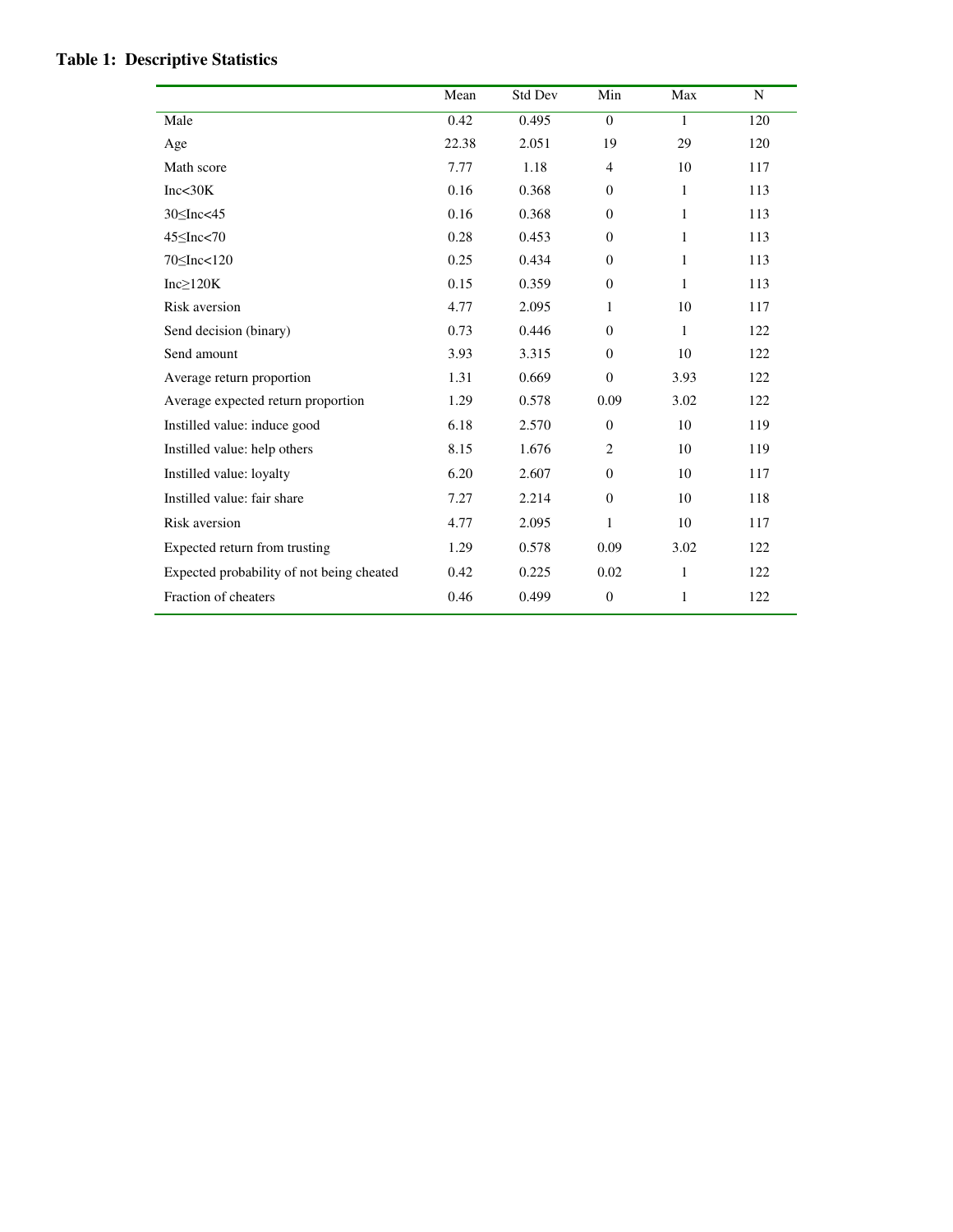| $\epsilon$ Sent | Mean | Std Err | N   |
|-----------------|------|---------|-----|
| 1               | 0.93 | 0.024   | 122 |
| 2               | 0.89 | 0.028   | 122 |
| 3               | 0.92 | 0.025   | 122 |
| 4               | 0.90 | 0.027   | 122 |
| 5               | 0.87 | 0.031   | 122 |
| 6               | 0.84 | 0.034   | 122 |
| 7               | 0.79 | 0.037   | 122 |
| 8               | 0.77 | 0.038   | 122 |
| 9               | 0.78 | 0.038   | 122 |
| 10              | 0.76 | 0.039   | 122 |
|                 |      |         |     |

**Table 2A: Proportion of people who would feel cheated if return is negative** 

*Notes*: [1] Since the strategy method was used to collect participants' decisions, each row includes observations from all participants rather than only half.

| Table 2B: Proportion of people who would feel cheated if return is negative |  |  |  |  |  |  |
|-----------------------------------------------------------------------------|--|--|--|--|--|--|
|-----------------------------------------------------------------------------|--|--|--|--|--|--|

| $\epsilon$ Sent | Overall proportion<br>equal-splitters when<br>sent $\epsilon$ x. | Male: Overall<br>proportion equal-<br>splitters when sent<br>€x | Female: Overall<br>proportion equal-<br>splitters when sent<br>€x | Equality of<br>proportions test<br>significance |
|-----------------|------------------------------------------------------------------|-----------------------------------------------------------------|-------------------------------------------------------------------|-------------------------------------------------|
|                 | 0.30                                                             | 0.26                                                            | 0.31                                                              | $p=0.519$                                       |
| 2               | 0.33                                                             | 0.34                                                            | 0.31                                                              | $p=0.767$                                       |
| 3               | 0.34                                                             | 0.34                                                            | 0.31                                                              | $p=0.767$                                       |
| 4               | 0.37                                                             | 0.24                                                            | 0.27                                                              | $p=0.698$                                       |
| 5               | 0.30                                                             | 0.26                                                            | 0.30                                                              | $p=0.632$                                       |
| 6               | 0.34                                                             | 0.32                                                            | 0.33                                                              | $p=0.921$                                       |
| 7               | 0.33                                                             | 0.30                                                            | 0.33                                                              | $p=0.740$                                       |
| 8               | 0.26                                                             | 0.22                                                            | 0.27                                                              | $p=0.521$                                       |
| 9               | 0.29                                                             | 0.28                                                            | 0.29                                                              | $p=0.945$                                       |
| 10              | 0.33                                                             | 0.36                                                            | 0.30                                                              | p=0.489                                         |

*Notes*: [1] "Equal-splitters" are participants who report they would feel cheated if they do not receive back at least half of the entire amount allocated to their receive. Because experimental participants have a well-known predilection to state whole-number values, we label anyone whose definition of being cheated falls within the nearest whole-euro value of a precisely-equal split. For example, if a sender sends  $\epsilon$ 1, a receiver receives  $\epsilon$ 8.05, so we define equal-splitters for  $\epsilon_1$  sent to be anyone whose definition of being cheated falls within the interval [4, 5].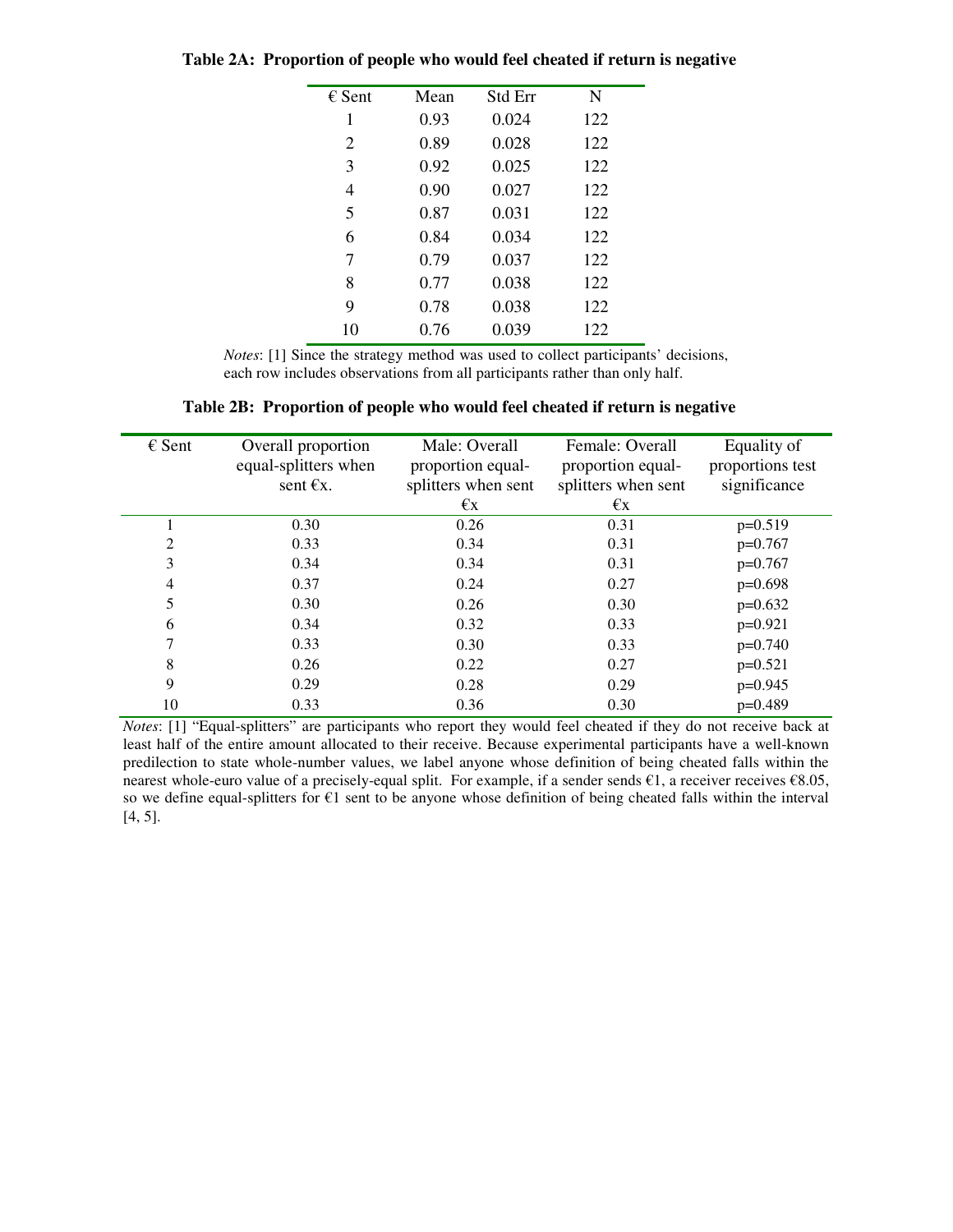| I allel A. Cheating expectations and the sender decision to trust |            |             |             |             |
|-------------------------------------------------------------------|------------|-------------|-------------|-------------|
|                                                                   | (1)        | (2)         | (3)         | (4)         |
|                                                                   |            |             |             |             |
| Expected probability of not being cheated                         | $0.642***$ | $1.204***$  | $1.172***$  | $1.063***$  |
|                                                                   | (0.207)    | (0.279)     | (0.335)     | (0.311)     |
| Expected return from trusting                                     | 0.0180     | $0.173*$    | $0.178***$  | $0.119***$  |
| (expected proportion of money returned)                           | (0.0426)   | (0.0935)    | (0.0577)    | (0.0432)    |
| Probability of not being cheated x                                |            | $-0.434***$ | $-0.398***$ | $-0.296***$ |
| x Expected return from trusting                                   |            | (0.158)     | (0.121)     | (0.0744)    |
| Male                                                              |            |             | 0.0131      | 0.0364      |
|                                                                   |            |             | (0.0561)    | (0.0385)    |
| Age                                                               |            |             | 0.0393      | 0.0379      |
|                                                                   |            |             | (0.0349)    | (0.0389)    |
| Math score                                                        |            |             | 0.0185      | $0.0363*$   |
|                                                                   |            |             | (0.0186)    | (0.0219)    |
| Risk aversion                                                     |            |             | 0.00970     | 0.0215      |
|                                                                   |            |             | (0.0307)    | (0.0296)    |
| $30 \leq$ Income <45                                              |            |             |             | $0.176***$  |
|                                                                   |            |             |             | (0.0360)    |
| $45<$ Income $<$ 70                                               |            |             |             | 0.0288      |
|                                                                   |            |             |             | (0.0606)    |
| $70<$ Income $<$ 120                                              |            |             |             | 0.0371      |
|                                                                   |            |             |             | (0.0591)    |
| Income $>120$                                                     |            |             |             | $0.267***$  |
|                                                                   |            |             |             | (0.0488)    |
|                                                                   |            |             |             |             |
| <b>Observations</b>                                               | 122        | 122         | 114         | 108         |

| Table 3                                                         |
|-----------------------------------------------------------------|
| Panel A. Cheating expectations and the sender decision to trust |

### **Panel B: Amounts sent, accounting for censoring (Heckman selection model)**

|                                           | (1)                   |
|-------------------------------------------|-----------------------|
|                                           |                       |
| Expected probability of not being cheated | $2.956***$<br>(1.116) |
| Expected return from trusting             | $0.510***$            |
| (expected proportion of money returned)   | (0.196)               |
| Male                                      | $-0.0946$             |
|                                           | (0.202)               |
| Age                                       | $0.392*$              |
|                                           | (0.233)               |
| Math score                                | 0.180                 |
|                                           | (0.240)               |
| Risk aversion                             | $-0.213**$            |
|                                           | (0.102)               |
| Constant                                  | $-6.942$              |
|                                           | (7.814)               |
| <b>Observations</b>                       | 108                   |

Notes: [1] Robust standard errors, clustered by session, in parentheses. \*\*\* = significant at 1%, \*\* = significant at 5%, \* = significant at 10%. [2] Each column refers to marginal effects estimates from a Probit model. [3] Dependent variable is whether participant sends money in role of sender (binary). [4] "Probability of not being cheated" is participants' average estimate of the proportion of receivers who will not cheat the participant, according the participant's own definition of being cheated. The average is taken with respect to the 10 measures in the data for each participant: proportion of receivers who will not cheat conditional on sending 1 euro, ..., proportion of receivers who will not cheat conditional on sending 10 euros. [5] "Expected return from trusting" is the participant's estimate of the proportion of money sent receivers will return, averaged over all 10 possible send amounts. [6] Income variables refer to (self-reported) annual family income from all sources, in thousands of euros, net of taxes. Excluded category is "below 30 thousand euros". [7] The dependent variable in the Heckman model is the amount senders chose to send, the exclusion restriction in the selection equation is a set of family income dummies.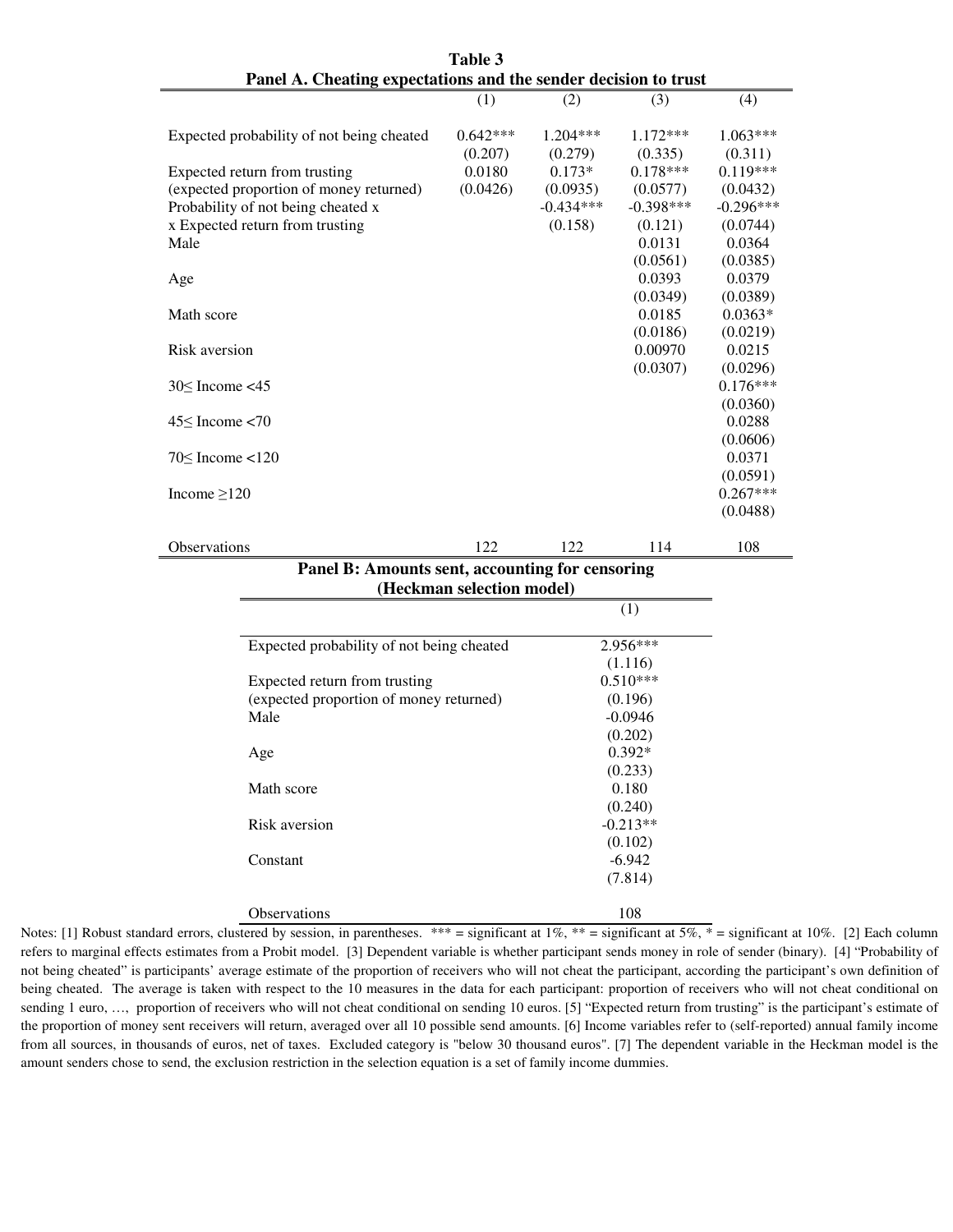#### **A. Amounts returned and cheating notion**

| Return amount when sender sends i euros, $i=1,,10$ . |           |            |           |            |            |            |            |           |           |           |
|------------------------------------------------------|-----------|------------|-----------|------------|------------|------------|------------|-----------|-----------|-----------|
|                                                      | (1)       | (2)        | (3)       | (4)        | (5)        | (6)        | (7)        | (8)       | (9)       | (10)      |
| Expected                                             | $0.642**$ | $0.356**$  | $0.506**$ | $0.340***$ | $0.360***$ | $0.421***$ | $0.453**$  | $0.385**$ | $0.461*$  | $0.458*$  |
| Cheated notion                                       | (0.183)   | (0.0838)   | (0.129)   | (0.0478)   | (0.0423)   | (0.0647)   | (0.124)    | (0.0914)  | (0.162)   | (0.158)   |
| Male                                                 | $-0.282$  | $-0.257$   | 0.0877    | 0.0175     | $-0.655**$ | $-0.516$   | 0.430      | $-0.654$  | $-0.769$  | $-0.892$  |
|                                                      | (0.210)   | (0.246)    | (0.584)   | (0.320)    | (0.139)    | (0.572)    | (0.484)    | (0.517)   | (0.826)   | (1.162)   |
| Age                                                  | 0.0150    | $0.167*$   | 0.128     | 0.155      | 0.120      | 0.0916     | 0.128      | 0.170     | 0.334     | $-0.0629$ |
|                                                      | (0.0243)  | (0.0681)   | (0.144)   | (0.151)    | (0.0754)   | (0.0902)   | (0.153)    | (0.196)   | (0.177)   | (0.138)   |
| Math score                                           | $0.270*$  | $0.329**$  | 0.196     | 0.101      | $0.353*$   | $0.526**$  | 0.459      | 0.533     | $0.733**$ | 0.350     |
|                                                      | (0.110)   | (0.0830)   | (0.155)   | (0.129)    | (0.117)    | (0.154)    | (0.237)    | (0.278)   | (0.190)   | (0.181)   |
| $30 \leq$ Income <45                                 | $-0.658$  | $-0.0384$  | $-0.492$  | $1.661*$   | $0.816*$   | 1.096*     | $-0.131$   | $3.027*$  | 2.006     | 1.254     |
|                                                      | (0.405)   | (0.457)    | (0.566)   | (0.683)    | (0.320)    | (0.420)    | (0.709)    | (1.222)   | (0.911)   | (0.811)   |
| $45 \leq$ Income <70                                 | 0.0896    | $-0.431**$ | $-0.562$  | 0.179      | 0.00978    | 0.0895     | $-1.555**$ | 0.586     | 0.594     | 0.765     |
|                                                      | (0.346)   | (0.0752)   | (0.622)   | (0.322)    | (0.180)    | (0.445)    | (0.352)    | (0.342)   | (0.500)   | (0.742)   |
| $70 \leq$ Income <120                                | $-0.291$  | $-0.558$   | $-0.663$  | 0.0175     | $-0.109$   | $-0.455$   | $-1.198**$ | 0.332     | $-0.282$  | $-0.685$  |
|                                                      | (0.351)   | (0.303)    | (0.499)   | (0.300)    | (0.626)    | (0.567)    | (0.302)    | (0.540)   | (0.679)   | (0.462)   |
| Income $\geq$ 120                                    | 0.389     | 0.405      | 0.201     | 1.226      | $2.020***$ | 1.770      | 1.268      | 3.884**   | $3.434*$  | 3.910     |
|                                                      | (0.509)   | (0.404)    | (0.232)   | (0.946)    | (0.204)    | (1.160)    | (0.564)    | (0.793)   | (1.323)   | (1.815)   |
| Constant                                             | $-1.714$  | $-4.198*$  | $-2.020$  | $-1.395$   | $-1.975$   | $-2.992$   | $-1.893$   | $-4.248$  | $-9.446$  | 2.585     |
|                                                      | (0.948)   | (1.696)    | (4.599)   | (4.758)    | (2.089)    | (3.197)    | (3.894)    | (6.652)   | (5.613)   | (5.943)   |
| Observations                                         | 111       | 111        | 111       | 111        | 111        | 111        | 111        | 111       | 110       | 110       |
| R-squared                                            | 0.253     | 0.126      | 0.137     | 0.142      | 0.184      | 0.204      | 0.190      | 0.253     | 0.251     | 0.207     |

#### **B: Amounts returned by cheaters and by non-cheaters**

|                                              |                       | Amount sent= $1$      |                       | Amount sent= $5$      | Amount sent= $10$    |                       |  |
|----------------------------------------------|-----------------------|-----------------------|-----------------------|-----------------------|----------------------|-----------------------|--|
|                                              | <b>Cheaters</b>       | Non-cheaters          | <b>Cheaters</b>       | Non-cheaters          | <b>Cheaters</b>      | Non-cheaters          |  |
| Expected cheating<br>notion                  | $0.636***$<br>(0.104) | $0.812***$<br>(0.152) | $0.697***$<br>(0.216) | $1.034***$<br>(0.215) | $0.466**$<br>(0.211) | $0.820***$<br>(0.132) |  |
| Demographics                                 | yes                   | yes                   | yes                   | yes                   | yes                  | yes                   |  |
| Mills ratio                                  | $1.210**$             | 0.750                 | $2.692*$              | $-2.565*$             | $-1.639$             | $-0.930$              |  |
|                                              | (0.627)               | (0.890)               | (1.499)               | (1.495)               | (2.267)              | (1.499)               |  |
| Constant                                     | $-0.425$              | 2.274                 | $-9.000$              | 5.523                 | $-5.671$             | 6.316                 |  |
|                                              | (2.089)               | (3.475)               | (5.884)               | (4.419)               | (8.615)              | (5.310)               |  |
| <b>Observations</b><br>p-value for effect of | 111                   | 111                   | 111                   | 111                   | 111                  | 111                   |  |
| cheating notion $=1$                         | 0.0005                | 0.216                 | 0.1609                | 0.875                 | 0.0116               | 0.339                 |  |

*Notes*: [1] Robust standard errors, clustered by session, in parentheses. \*\*\* = significant at 1%, \*\* = significant at 5%, \* = significant at 10%. [2] Each column in Panel A presents a simple OLS estimate. The dependent variable in column i is the amount a participant will send back if the sender sends i euros, i=1,...,10. The independent variable in column *i* is each participant's estimate of the minimum amount of money a sender would need back in order to not feel cheated when the sender sends  $i$  euros,  $i=1,...,10$ . That is, the independent variable is participants' estimates of others' cheating definitions. There is one fewer observation in columns 9 and 10 because one participant failed to submit cheating estimates for (only) these two possible send amounts. [3] The dependent variable in the Heckman model is the amount returned for cheaters and non-cheaters, the exclusion restrictions in the selection equation are given by the own estimate of cheating and the value of fairness as defined in the text.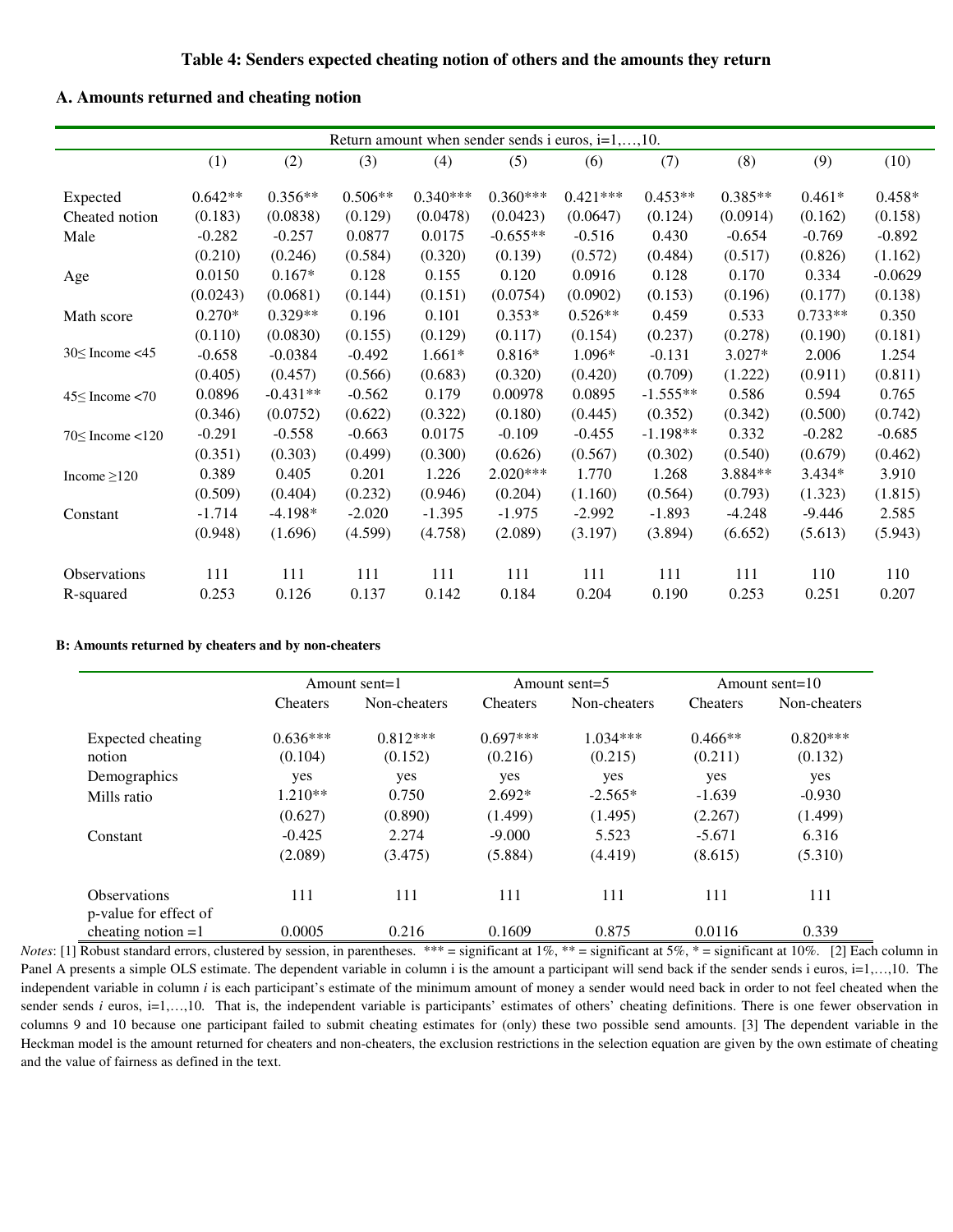|                               |             | If sent $\epsilon$ 1, received $\epsilon$ 8.05<br>If sent $\epsilon$ 5, received $\epsilon$ 17.90 |             |             |            | If sent $\epsilon$ 10, received $\epsilon$ 25.30 |            |             |             |             |             |             |
|-------------------------------|-------------|---------------------------------------------------------------------------------------------------|-------------|-------------|------------|--------------------------------------------------|------------|-------------|-------------|-------------|-------------|-------------|
|                               | (1)         | (2)                                                                                               | (3)         | (4)         | (5)        | (6)                                              | (7)        | (8)         | (9)         | (10)        | (11)        | (12)        |
| Values                        |             |                                                                                                   |             |             |            |                                                  |            |             |             |             |             |             |
| Induce good                   | $-0.000$    |                                                                                                   |             |             | $-0.031**$ |                                                  |            |             | 0.004       |             |             |             |
|                               | (0.008)     |                                                                                                   |             |             | (0.013)    |                                                  |            |             | (0.023)     |             |             |             |
| Help others                   |             | 0.017                                                                                             |             |             |            | $-0.010$                                         |            |             |             | $-0.028***$ |             |             |
|                               |             | (0.013)                                                                                           |             |             |            | (0.025)                                          |            |             |             | (0.010)     |             |             |
| Loyalty                       |             |                                                                                                   | $-0.003$    |             |            |                                                  | $-0.043**$ |             |             |             | $-0.013$    |             |
|                               |             |                                                                                                   | (0.019)     |             |            |                                                  | (0.021)    |             |             |             | (0.023)     |             |
| Fair share                    |             |                                                                                                   |             | $-0.032$    |            |                                                  |            | $-0.034***$ |             |             |             | $-0.078***$ |
|                               |             |                                                                                                   |             | (0.023)     |            |                                                  |            | (0.005)     |             |             |             | (0.009)     |
| Cheating notion               |             |                                                                                                   |             |             |            |                                                  |            |             |             |             |             |             |
| Cheating definition, own      | $-0.117***$ | $-0.138***$                                                                                       | $-0.107***$ | $-0.118***$ | $-0.090**$ | $-0.080**$                                       | $-0.084**$ | $-0.088***$ | $-0.057***$ | $-0.054***$ | $-0.060***$ | $-0.064***$ |
|                               | (0.036)     | (0.024)                                                                                           | (0.034)     | (0.030)     | (0.036)    | (0.032)                                          | (0.042)    | (0.034)     | (0.009)     | (0.008)     | (0.009)     | (0.015)     |
| Cheating definition, estimate | $0.127***$  | $0.152***$                                                                                        | $0.129***$  | $0.132***$  | $0.138***$ | $0.127***$                                       | $0.135***$ | $0.139***$  | $0.090***$  | $0.089***$  | $0.093***$  | $0.109***$  |
|                               | (0.025)     | (0.016)                                                                                           | (0.023)     | (0.018)     | (0.029)    | (0.023)                                          | (0.021)    | (0.016)     | (0.016)     | (0.020)     | (0.020)     | (0.021)     |
| Demographics                  |             |                                                                                                   |             |             |            |                                                  |            |             |             |             |             |             |
| Male                          | $0.166**$   | $0.201**$                                                                                         | $0.160**$   | $0.182**$   | $0.223***$ | $0.243***$                                       | $0.278***$ | $0.278***$  | $0.132***$  | $0.140**$   | $0.122**$   | $0.164**$   |
|                               | (0.075)     | (0.099)                                                                                           | (0.071)     | (0.084)     | (0.058)    | (0.067)                                          | (0.041)    | (0.046)     | (0.050)     | (0.065)     | (0.052)     | (0.081)     |
| Age                           | $-0.012$    | $-0.016**$                                                                                        | $-0.015*$   | $-0.013*$   | $-0.049**$ | $-0.057**$                                       | $-0.067*$  | $-0.062*$   | 0.009       | 0.004       | 0.007       | 0.015       |
|                               | (0.008)     | (0.008)                                                                                           | (0.009)     | (0.007)     | (0.025)    | (0.028)                                          | (0.036)    | (0.034)     | (0.015)     | (0.018)     | (0.017)     | (0.019)     |
| Math score                    | $-0.032$    | $-0.056$                                                                                          | $-0.029$    | $-0.019$    | $-0.036$   | $-0.041*$                                        | 0.009      | 0.006       | $0.026*$    | $0.018*$    | 0.013       | 0.034       |
|                               | (0.077)     | (0.085)                                                                                           | (0.071)     | (0.070)     | (0.030)    | (0.021)                                          | (0.023)    | (0.015)     | (0.014)     | (0.010)     | (0.027)     | (0.031)     |
| Risk aversion                 | $0.032*$    | $0.026*$                                                                                          | $0.033*$    | $0.031*$    | 0.010      | 0.006                                            | 0.017      | 0.022       | $-0.014$    | $-0.019$    | $-0.022$    | $-0.030$    |
|                               | (0.018)     | (0.016)                                                                                           | (0.019)     | (0.016)     | (0.015)    | (0.013)                                          | (0.021)    | (0.021)     | (0.024)     | (0.026)     | (0.024)     | (0.028)     |
| $30 \leq$ Income <45          | 0.093       | 0.087                                                                                             | 0.111       | 0.087       | $-0.035$   | $-0.046$                                         | 0.029      | 0.026       | 0.082       | 0.067       | 0.032       | $-0.060$    |
|                               | (0.119)     | (0.123)                                                                                           | (0.141)     | (0.117)     | (0.179)    | (0.191)                                          | (0.237)    | (0.240)     | (0.141)     | (0.148)     | (0.143)     | (0.197)     |
| $45 \leq$ Income <70          | $-0.078$    | $-0.127*$                                                                                         | $-0.057$    | $-0.085$    | 0.155      | 0.101                                            | 0.229      | 0.186       | 0.077       | 0.063       | 0.051       | $-0.014$    |
|                               | (0.097)     | (0.070)                                                                                           | (0.109)     | (0.083)     | (0.113)    | (0.135)                                          | (0.180)    | (0.196)     | (0.102)     | (0.115)     | (0.130)     | (0.152)     |
| $70 \leq$ Income <120         | $-0.022$    | $-0.051$                                                                                          | $-0.034$    | $-0.021$    | $-0.049$   | $-0.054$                                         | 0.054      | 0.032       | 0.065       | 0.027       | $-0.026$    | $-0.031$    |
|                               | (0.105)     | (0.100)                                                                                           | (0.144)     | (0.109)     | (0.229)    | (0.247)                                          | (0.309)    | (0.327)     | (0.131)     | (0.118)     | (0.119)     | (0.142)     |
| Income $\geq$ 120             | 0.042       | 0.025                                                                                             | 0.045       | $-0.008$    | $-0.306*$  | $-0.313*$                                        | $-0.254$   | $-0.280$    | $-0.226*$   | $-0.250*$   | $-0.235**$  | $-0.350**$  |
|                               | (0.125)     | (0.139)                                                                                           | (0.153)     | (0.206)     | (0.161)    | (0.176)                                          | (0.233)    | (0.238)     | (0.129)     | (0.136)     | (0.112)     | (0.136)     |
| Observations                  | 107         | 107                                                                                               | 105         | 106         | 107        | 107                                              | 105        | 106         | 106         | 106         | 104         | 105         |

#### **Table 5: Cheating by instilled values**

*Notes:* [1] Each column refers to marginal effects estimates from a Probit model, with the (binary) dependent variable being "receiver cheats if sent relevant amount." [2] Here cheating is defined by sending back strictly less than the receiver estimates senders need back in order to not feel cheated. This threshold amount is also inserted as a control in each estimate by the variable "Expected cheating notion." [2] Robust standard errors, clustered by session, in parentheses. \*\*\* = significant at 1%, \*\* = significant at 0%, \* = significant at 10%. [3] Math score is individual's selfreported score on required math exams taken during the final year of high school in Italy. [4] Income variables refer to (self-reported) annual family income from all sources, in thousands of euros, net of taxes. The excluded category is "below 30 thousand euros annually". [5] "Expected cheating notion" is individual's estimate of the minimum amount senders need back in order to not feel cheated with respect to the relevant sent amount: (1)-(4) with respect to sending 1 euro/receiving 8.05 euros; (5)-(8) with respect to sending 5 euros/receiving 17.90 euros; (9)-(12) with respect to sending 10 euros/receiving 25.30 euros. [6] Observations vary over columns because "don't know" was a possible answer on survey values questions, and observations featuring this non-response have been omitted. Additionally, one participant failed to submit (only) estimates of others' cheating definitions for send amounts 9 and 10. [7] The first four explanatory variables are how much emphasis participants' parents placed on various values, on a 0-10 scale. The specific wording of these normative values was (labels in parentheses did not appear in the text participants saw): (Induce good) "Act so as to induce good behavior in others (e.g. tell someone who is littering he should not do so)"; (Loyalty) "Be loyal to the groups and organizations that you belong to."; (Help others) "Help others."; (Fair share) "Alhways be fair: do not take more than your fair share, and always give others their fair share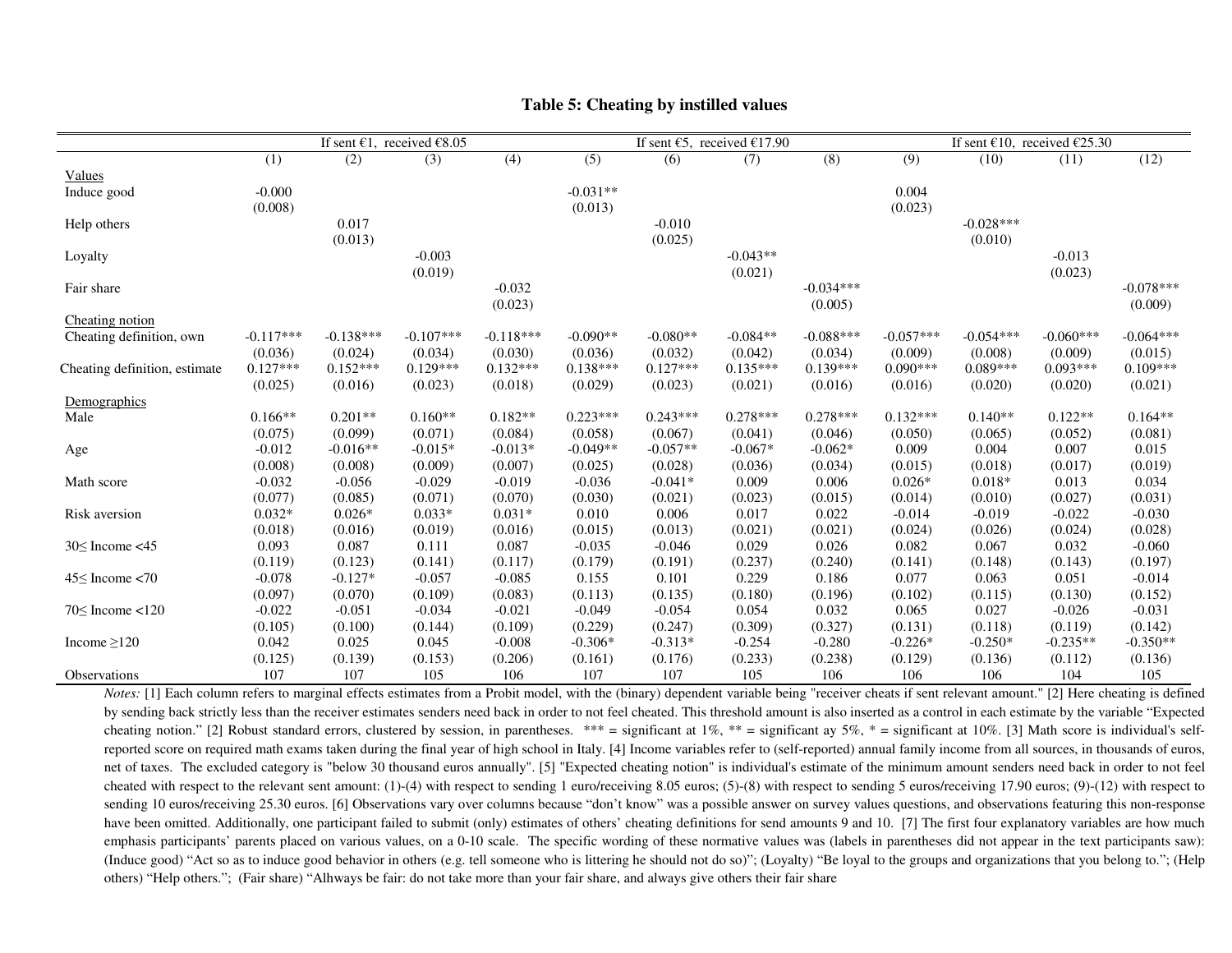

**Figure 1: Cheating definitions conditional on sending 1 euro.** 

Notes: [1] Kernel Density estimates of participants' definitions of being cheated (Own) and their estimates of others' cheating definitions (Est). [2] Density is on the y-axis, while euros are on the x-axis. [3] The vertical bars correspond to the amount sent (1 euro) and half of the amount receivers receive (4.025 euros).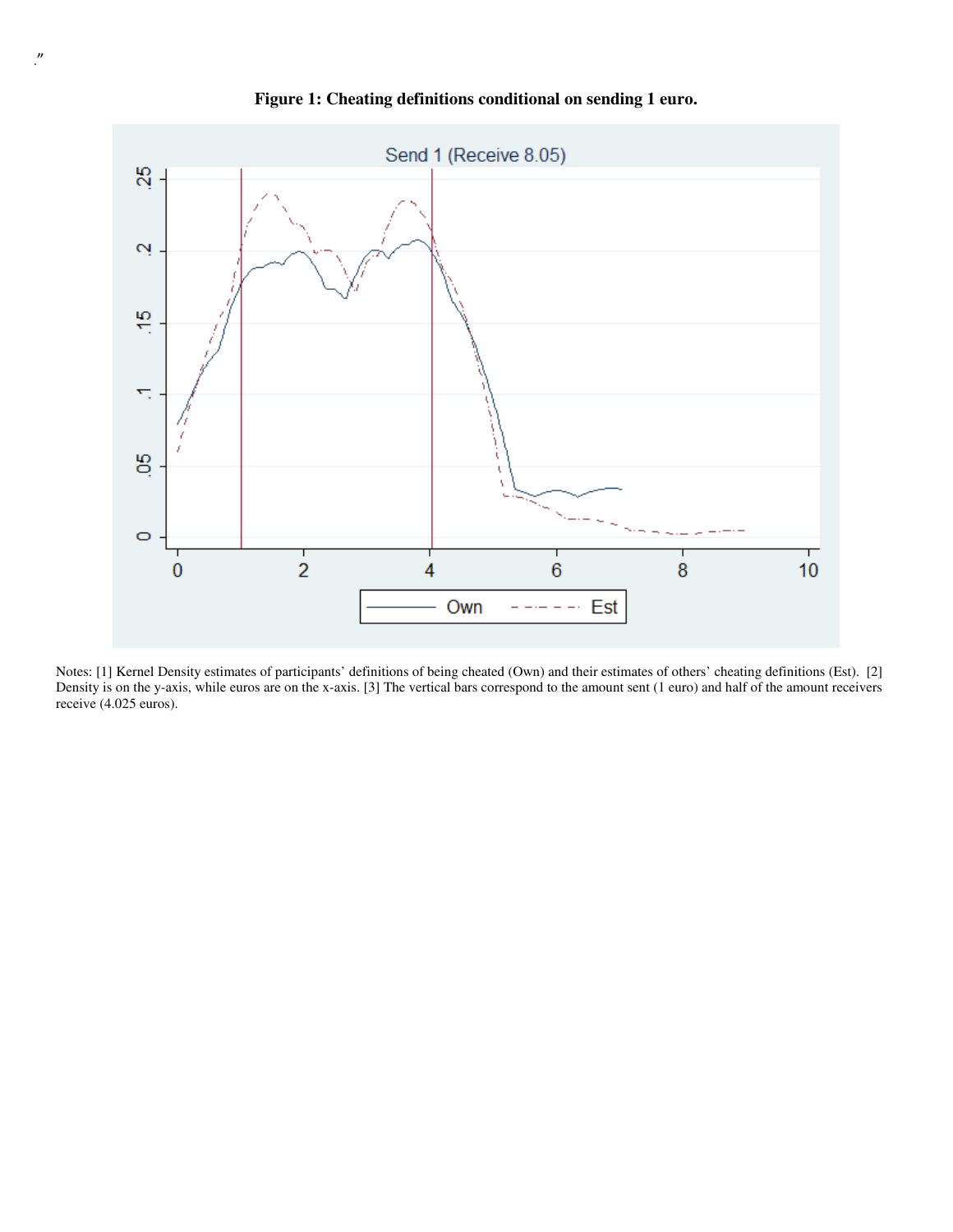

**Figure 2: Cheating definitions by amount sent, own and estimates of others' definitions.** 

Notes: [1] Kernel Density estimates of participants' definitions of being cheated (Own) and their estimates of others' cheating definitions (Est). [2] For each plot, density is on the y-axis, while euros are on the x-axis. [3] The vertical bars in each figure occur at the amount sent and half of the amount receivers receive, respectively. [4] Notice that as these two values get closer together, the bimodality disappears, indicating one cheating definition related to demanding half of the receiver's money and another related to a positive return on investment.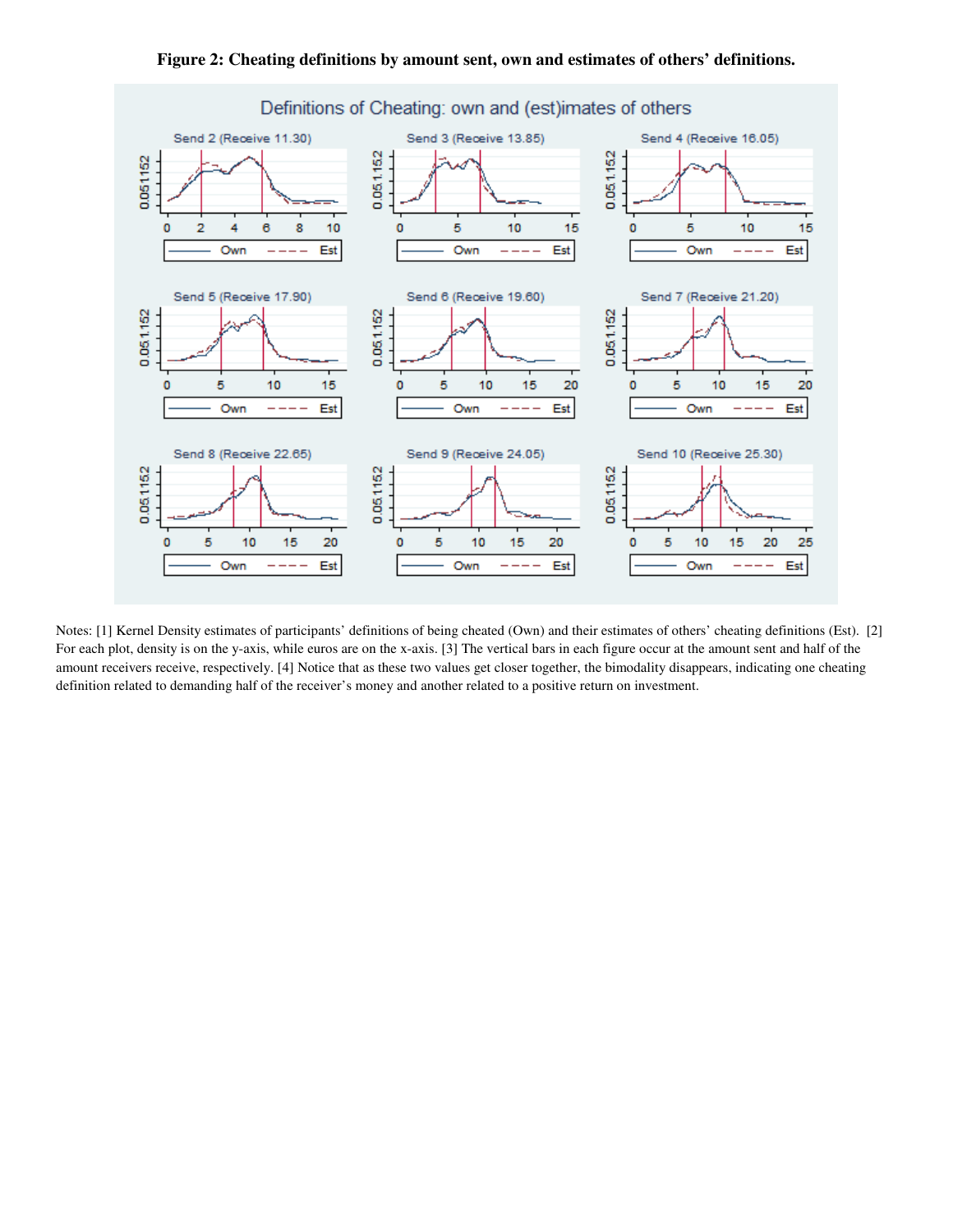

**Figure 3: Consistency in cheating definitions for "Equal Splitters."** 

Notes: [1] Figure 2 restricts to those defined as "equal-splitters" when sending 1 euro: those who would feel cheated if they receive back less than roughly half of the amount their receiver receives. [2] Because there is a tendency to specify whole-dollar amounts, this definition includes anyone stating they would feel cheated by a return amount less than r, where  $4 \le r \le 5$ . [3] Each figure presents a separate kernel density estimate, with density on the y-axis and euros on the x-axis. [4] The vertical line in each plot represents a value of exactly half the money receivers receive, for each possible amount sent.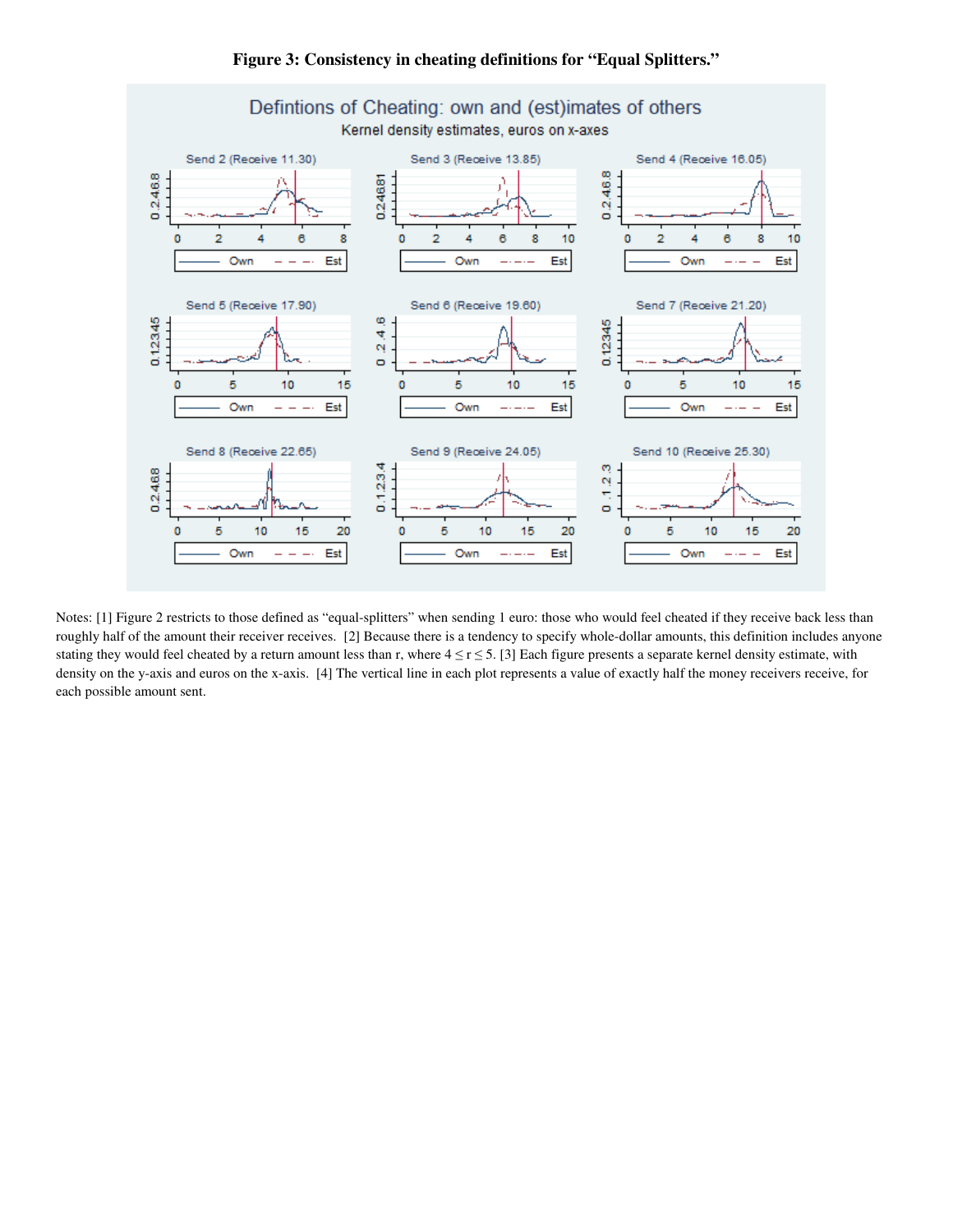



**Figure 5, Fraction of cheaters by amount sent** 

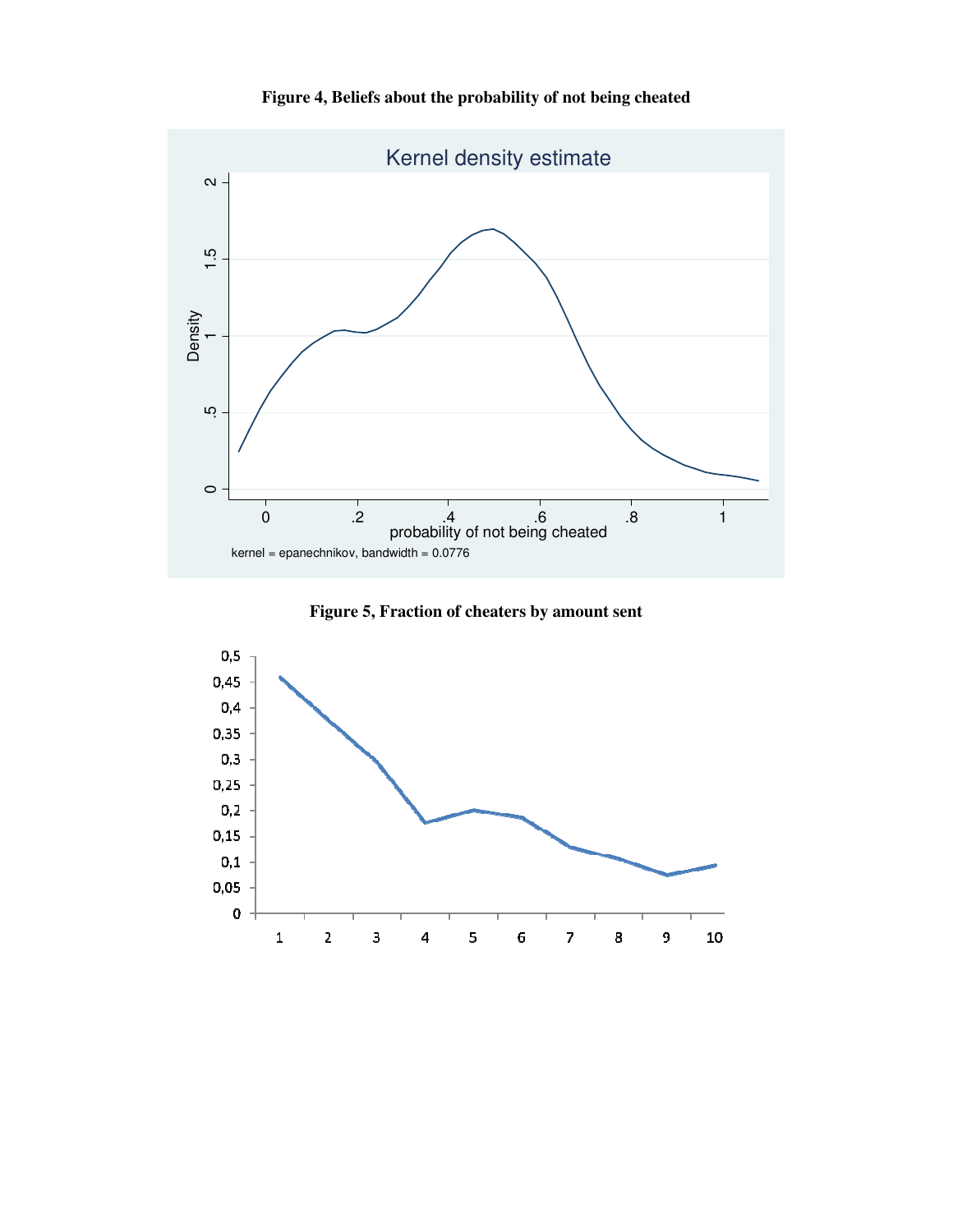## **Appendix: Experiment Instructions**

In this experiment, you will be randomly paired with another participant and assigned randomly one of two roles: A or B. This pairing will be anonymous. Neither the person in the role of A nor the person in the role of B wil know with whom they have been paired.

### The role of A:

The player in the role of A is given 10.50 euros and must decide whether to send some all or none of this money to the player in the role of B, the person with whom A has been paired. If A decides to send some of the this money, A will be charged a fee of 0.50 euros. For every euro that A sends, B will receive more than 1 euro according to the table below.

| $\left \text{If } A \text{ sends:} \left\  \begin{array}{c c} \in \mathbb{N} \\ \in \mathbb{N} \end{array} \right\  \in \mathbb{Z} \right  \quad \in \mathbb{S}$ $\left\  \begin{array}{c c} \in \mathbb{K} \\ \in \mathbb{S} \end{array} \right\  \in \mathbb{S}$ $\left\  \begin{array}{c c} \in \mathbb{N} \\ \in \mathbb{N} \end{array} \right\  \in \mathbb{S}$ $\left\  \begin{array}{c c} \in \mathbb{S} \\ \in \mathbb{N} \end{array} \right\  \in \math$ |  |  |  |  |  |
|-------------------------------------------------------------------------------------------------------------------------------------------------------------------------------------------------------------------------------------------------------------------------------------------------------------------------------------------------------------------------------------------------------------------------------------------------------------------|--|--|--|--|--|
| <b>B</b> receives: $\left  \in 8.05 \right $ €11.30 €13.85 €16.05 €17.90 €19.60 €21.20 €22.65 €24.05 €25.30                                                                                                                                                                                                                                                                                                                                                       |  |  |  |  |  |

### The role of B:

After A makes his or her decision about how much to send to B, B decides how much of the money he or she receives---the amounts in the table above (8.05 euros, 11.30 euros, etc.)---to return to A. The player in the role of B will specify an amount to return for each possible amount they could receive. For example, if A sends 4 euros and B therefore receives 16.05 euros, B must decide how much of this 16.05 euros to return to A; and a decision must be made for every amount A could send (1,2,3,…,10 euros).

### Your earnings:

For every pair of participants, one in the role of A and one in the role of B, the decisions that both A and B make determine the pairs earnings. Both A and B will be informed of the outcome determined by their choice.

### In general,

- If A sends a positive amount to B:
	- $\circ$  A's earnings will be: € 10.50 (euros sent to B) + (euros returned by B) (€ 0.50 fee)
	- $\circ$  B's earnings will be: (euros received by B according to the table above) (euros returned to A)
- If A sends nothing to B:
	- o A's earnings will be € 10.50
	- o B's earnings will be € 0.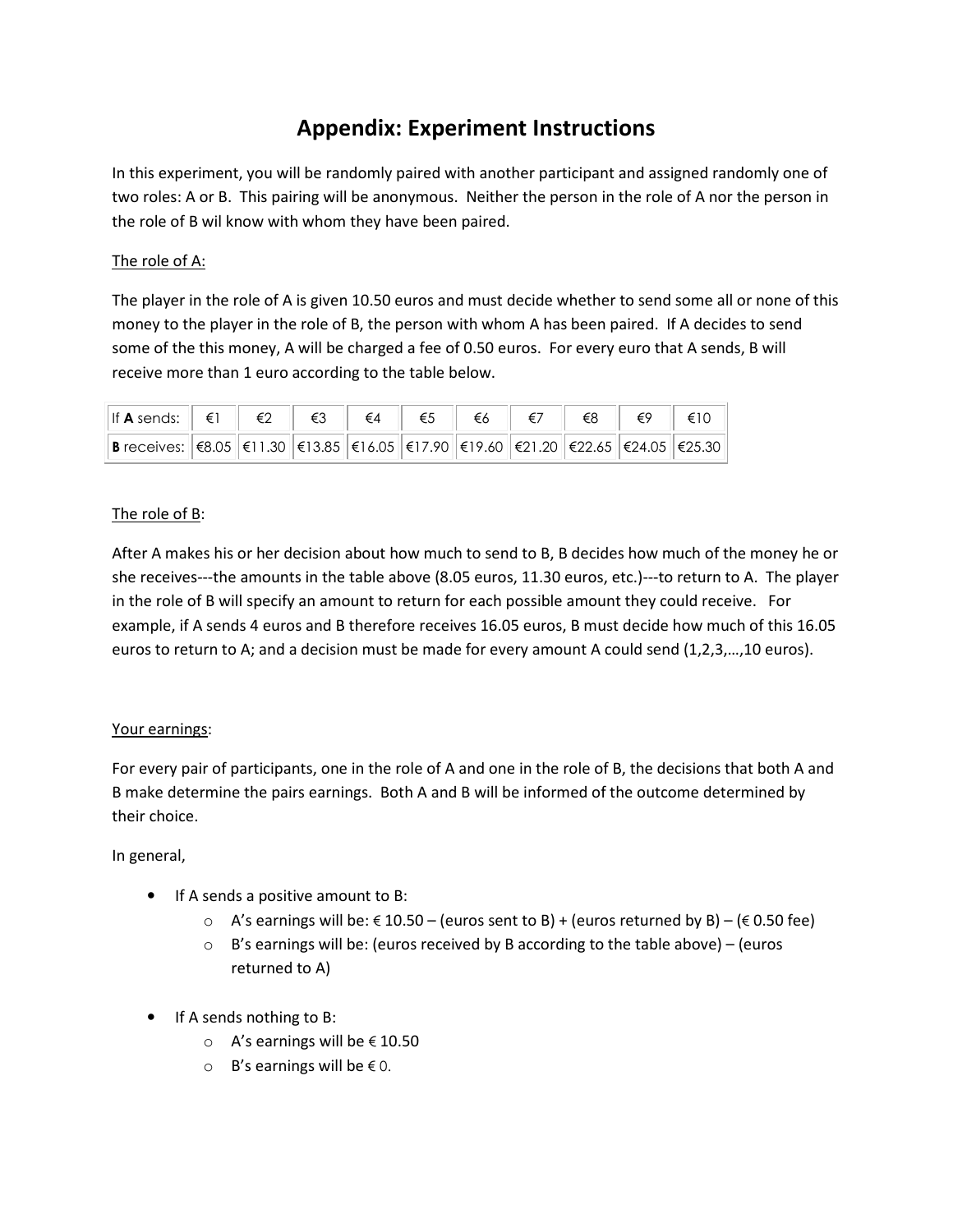Specifically, for every pair of players the result of this situation will be determined as follows:

- 1. Every participant specifies their decision for each possible role (A and B).
- 2. The computer will randomly assign a role to each participant and randomly and anonymously pair each participant assigned the role of A with a participant assigned the role of B.
- 3. Within each pair, A's decisions will be combined with B's decision to determine the outcome for both A and B.

[Begin Experiment]

[Sender decision screen 1]

If you are assigned the role of A, do you want to send money to B?

If you send money, you will be charged a  $\epsilon$  0.50 fee.

Choose "send" or "don't send" on this screen. If you choose "send", you will specify the amount to send on the next screen.

\_\_ Send money

\_\_Don't send money

[Sender decision screen 2]

How much money do you want to send if you are assigned the role of A?

 $\epsilon$  1

 $\epsilon$  2

…

 $\_$  € 10

[Receiver decision screens. There are 10 separate screens. A representative question is below.] Imagine that you have been assigned the role of B …

How much will you send back to A if A sends  $\epsilon$  7 and you therefore receiver  $\epsilon$  21.20?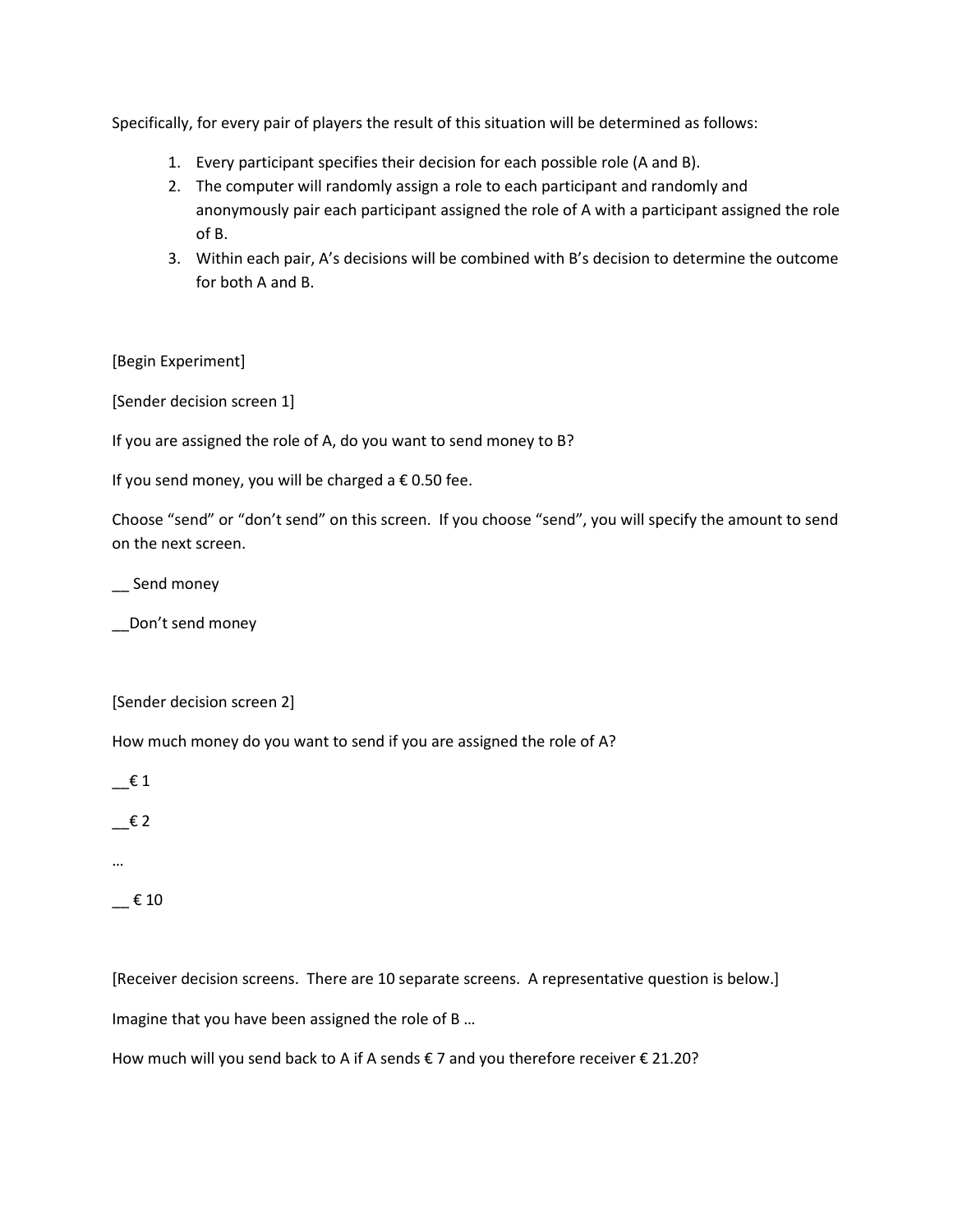[Cheating definition screen]

If you are assigned the role of A, what is the minimum amount you would need to receive back from B in order to not feel cheated?

If you send €1 and therefore B receives €8.05, you would need back :

…

If you send  $E10$  and therefore B receives  $E25.30$ , you would need back : \_\_\_\_

[Belief elicitation instructions]

Now, we begin a new section. In this section as in the previous section, each question can contribute to your potential earnings.

Specifically, in this section you will be asked to estimate the choices other participants made in the previous section. Every question is about the choices of other participants, so please exclude your own actions from your estimations.

Your earnings from this section will be determined by choosing one of your estimations at random and paying you according to the accuracy of this randomly chosen estimation. Every estimate has the same chance of being chosen by the computer. Your potential earnings from this experiment will be the sum of your earnings in this section and in the previous section.

The formula used to calculate your earnings from the randomly-chosen estimate is detailed on the next page.

[Belief compensation formula]

The method used to calculate your earnings from your estimates is detailed below. *The most important thing to notice is that more accurate estimates have higher chances of earning money.*

 $\circ$  Your estimate, R, is inserted into the following formula where "r" stands for the true value of the thing being estimated and "r\_max" is the maximum value this true value can attain.

$$
1-\left(\frac{R-r}{r_{max}}\right)^2
$$

- $\circ$  This produces a number between 0 and 1. Call this number "z".
- $\circ$  The computer chooses a number between 0 and 1 with each number in between 0 and 1 being equally likely. Call this number "y".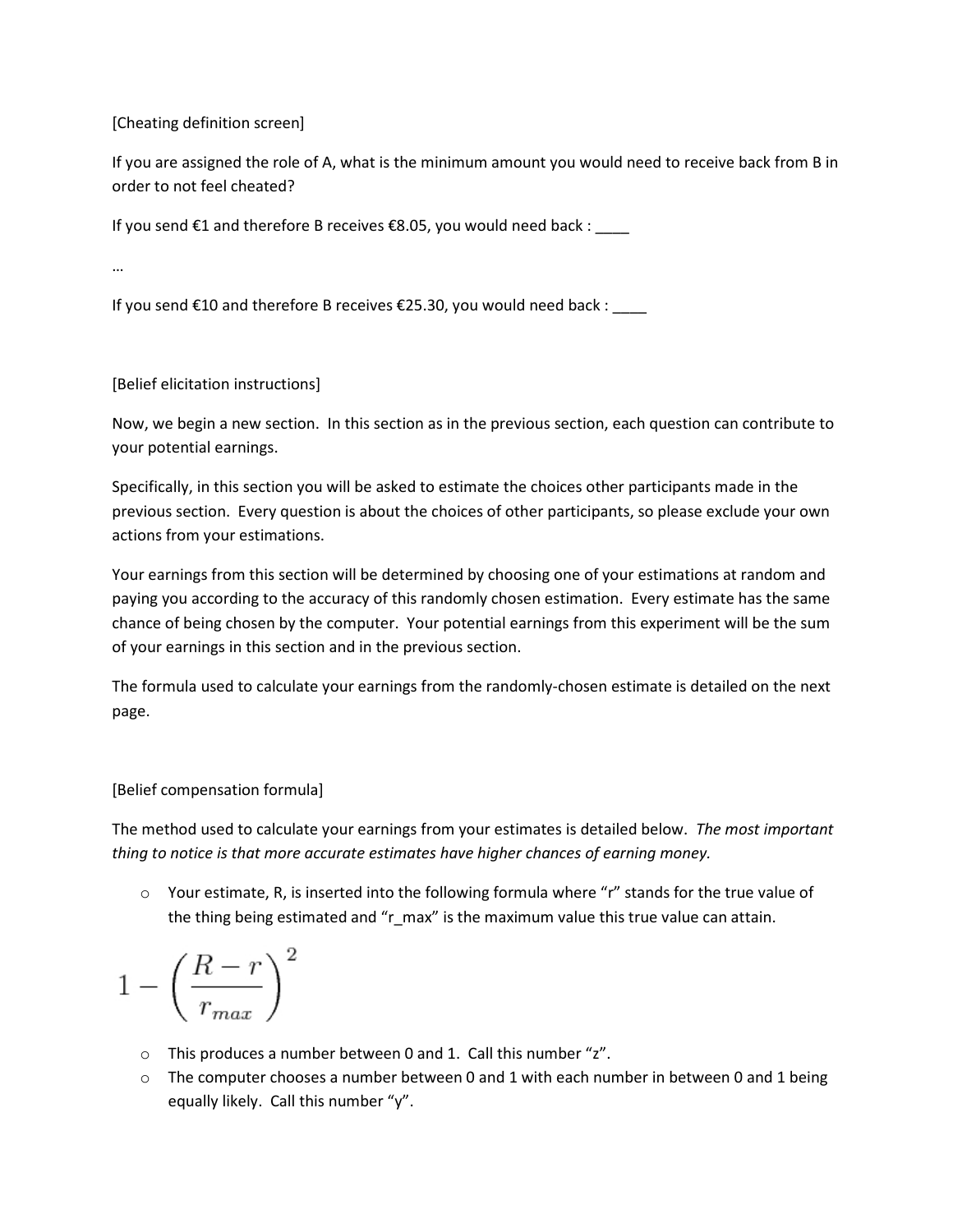- o If y≤z, you will earn €5.00 for your estimate.
- o If y>z, you will earn €0.00 for your estimate.

#### An example:

Suppose you are asked to estimate the average amount participants in the role of A send in the previous section of this experiment. And, imagine that this average turns out to actually be €4.00. The maximum value this average could have taken is €10. Therefore "r\_max" in the equation above is 10 and r is 4. The equation therefore becomes:

$$
1-\left(\frac{R-4}{10}\right)^2
$$

Notice that the closer your estimate, R, is to the actual value of 4 in our hypothetical example, the larger is z and therefore the larger is the probability of earning  $\epsilon$ 5 for your estimate rather than  $\epsilon$ 0.

- $\circ$  If your estimate is exactly correct, then  $(R-4)/10 = 0$  and therefore z=1. Because the number chosen by the computer is at most one, an exactly correct estimate always pays €5.
- o On the other hand, the probability with which your estimate earns you €5 diminishes the farther away from the true value your estimate is: z becomes smaller and so does the chances that y<z.

#### **Click continue to begin start the estimation section**

[Beliefs question 1]

How much, on average, will players in the role of A send to B's?

Insert a number between 0.00 and 10.00: \_\_\_

[Beliefs question 2]

How much, on average, will B's return to A's?

If A sends €1 and B therefore receives €8.05, B's will return on average: \_\_\_

…

If A sends €10 and B therefore receives €25.30, B's will return on average: \_\_\_